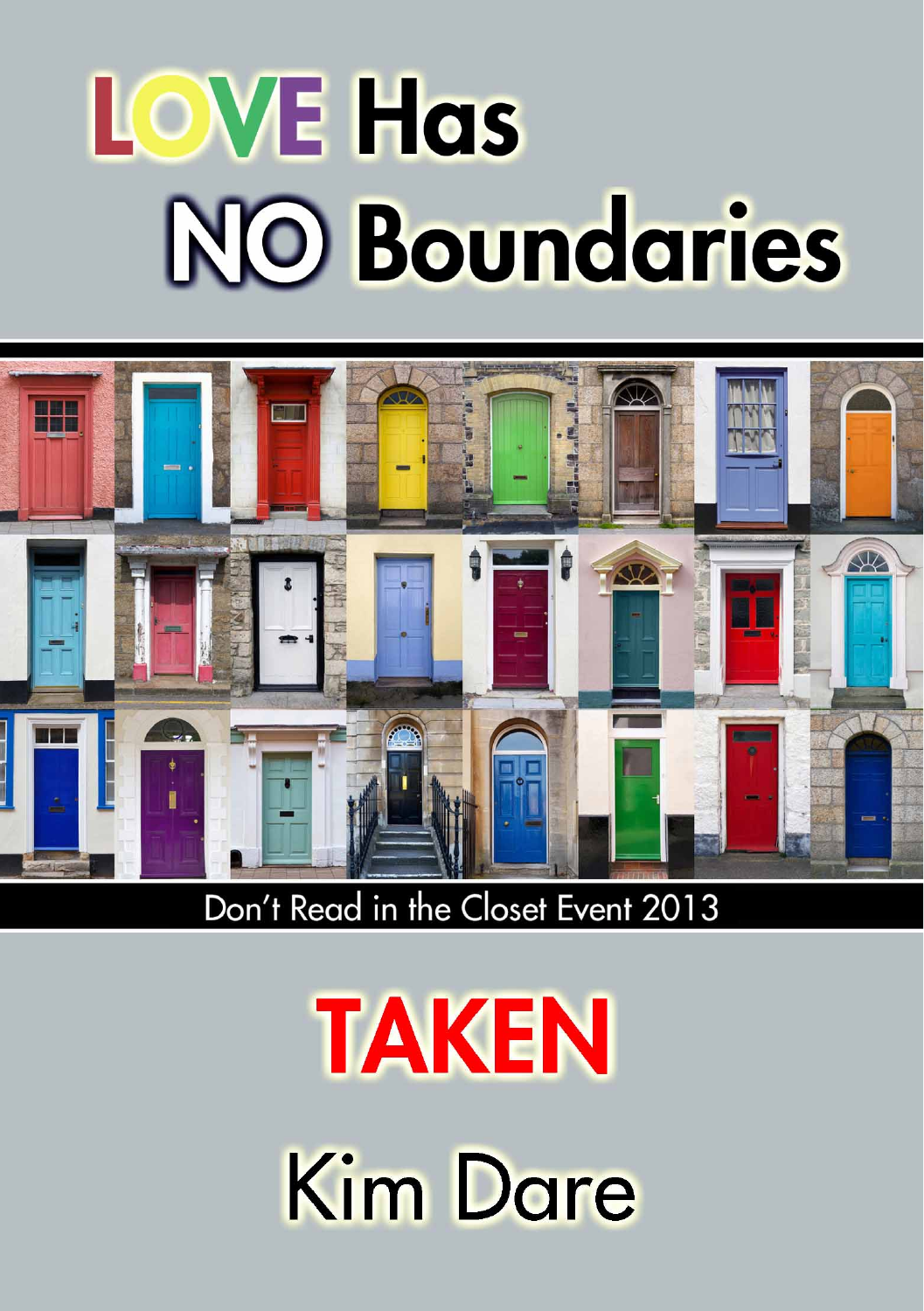# **Love Has No Boundaries**

*An M/M Romance series*

# **TAKEN By Kim Dare**

## **Introduction**

The story you are about to read celebrates love, sex and romance between men. It is a product of the *Love Has No Boundaries* promotion sponsored by the *Goodreads M/M Romance Group* and is published as a free gift to you.

## **What Is Love Has No Boundaries?**

The *Goodreads M/M Romance Group* invited members to choose a photo and pen a letter asking for a short M/M romance story inspired by the image; authors from the group were encouraged to select a letter and write an original tale. The result was an outpouring of creativity that shone a spotlight on the special bond between M/M romance writers and the people who love what they do.

A written description of the image that inspired this story is provided along with the original request letter. If you'd like to view the photo, please feel free to join the [Goodreads M/M Romance Group](http://www.goodreads.com/group/show/20149-m-m-romance) and visit the discussion section: *Love Has No Boundaries*.

Whether you are an avid M/M romance reader or new to the genre, you are in for a delicious treat.

### **Words of Caution**

This story may contain sexually explicit content and is **intended for adult readers.** It may contain content that is disagreeable or distressing to some readers. The *M/M Romance Group* strongly recommends that each reader review the General Information section before each story for story tags as well as for content warnings.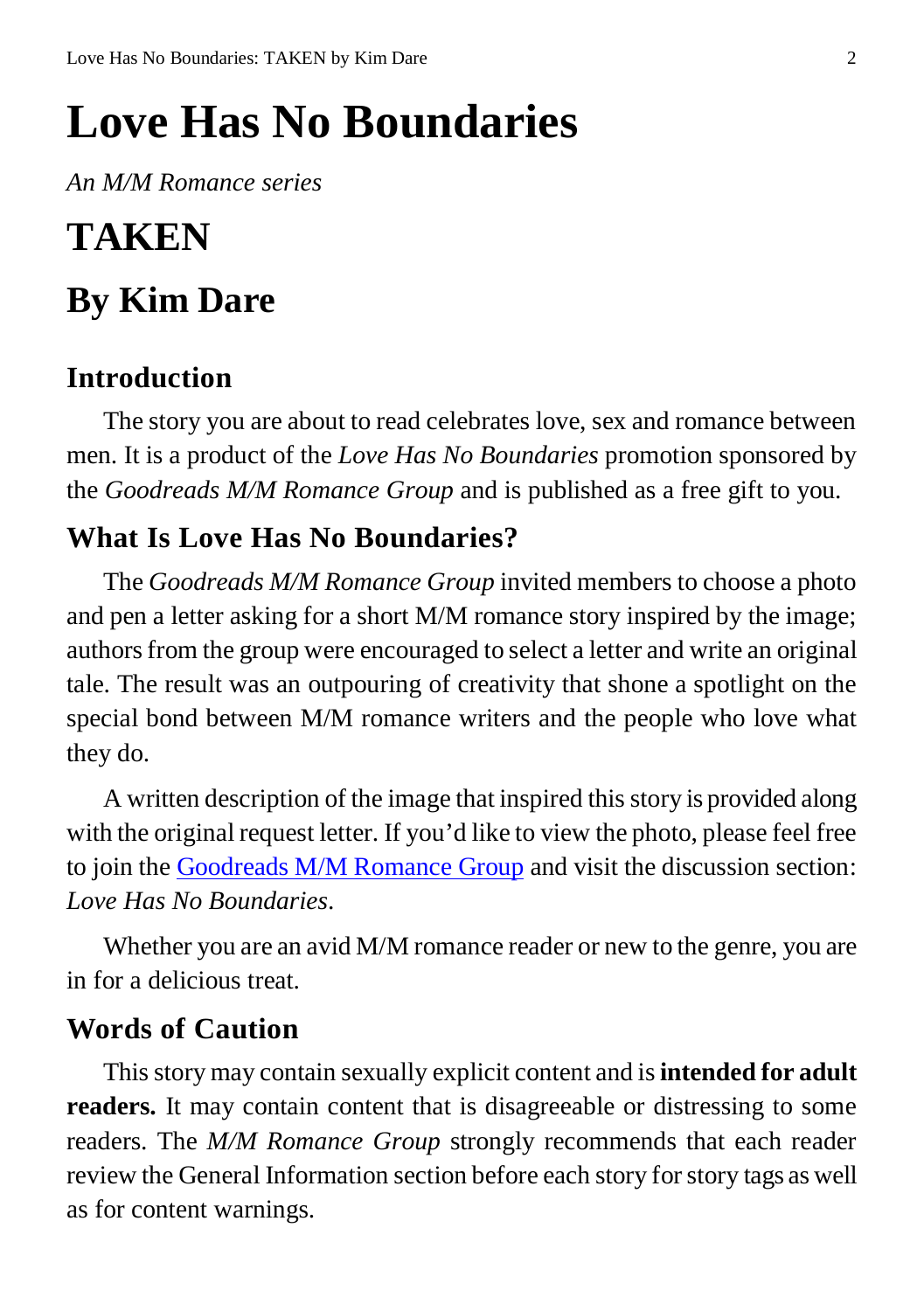This story is a work of fiction. Names, characters, places and incidents are the products of the author's imagination or are used fictitiously. Any resemblance to actual events, locales, or persons, living or dead, is entirely coincidental.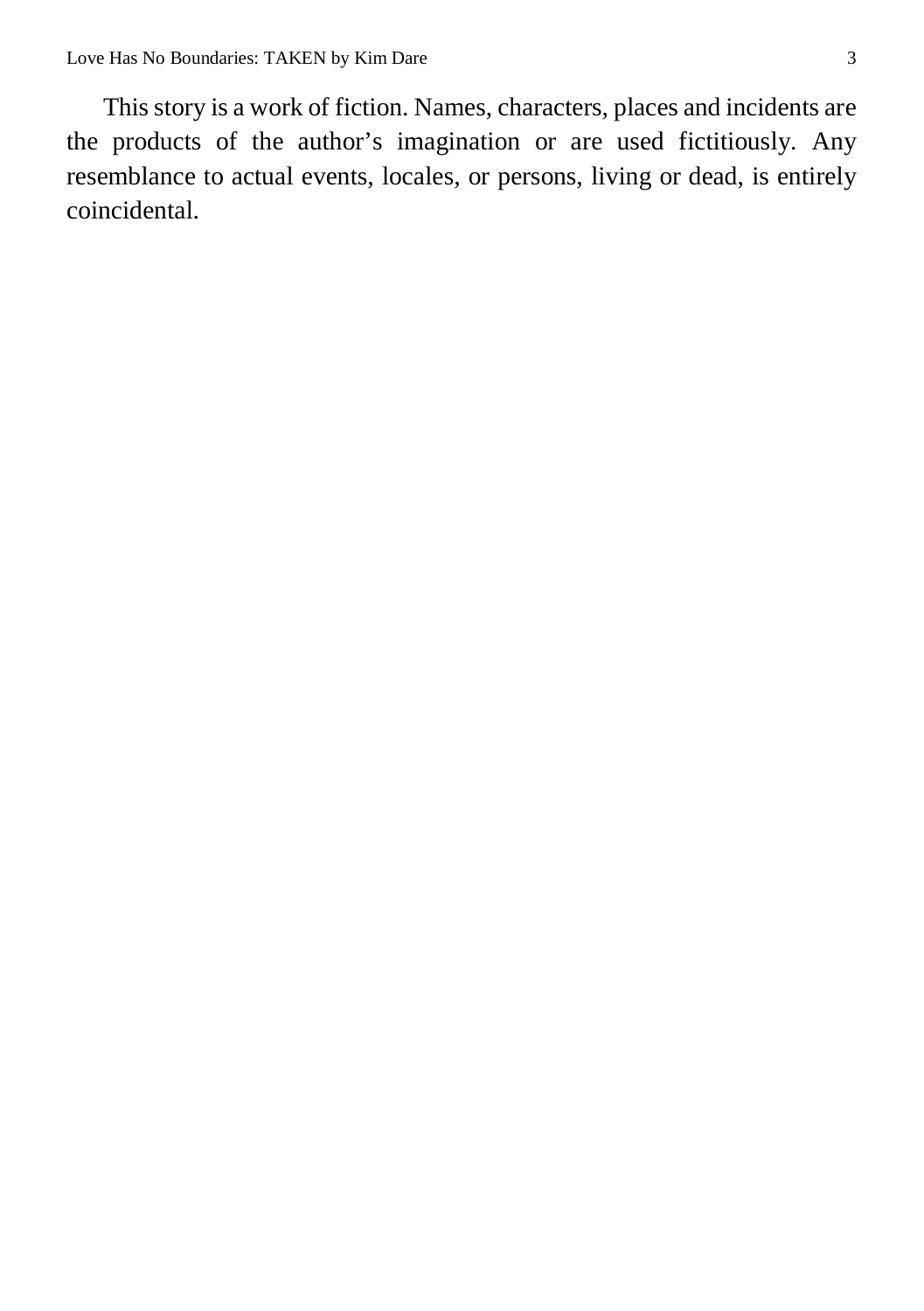All rights reserved worldwide.

This eBook may be distributed freely in its entirety courtesy of the *Goodreads M/M Romance Group*. This eBook may not be sold, manipulated or reproduced in any format without the express written permission of the author.

Taken, Copyright © 2013 Kim Dare

Cover Design by Goodreads M/M Romance Group

This ebook is published by the *M/M Romance Group* and is not directly endorsed by or affiliated with Goodreads Inc.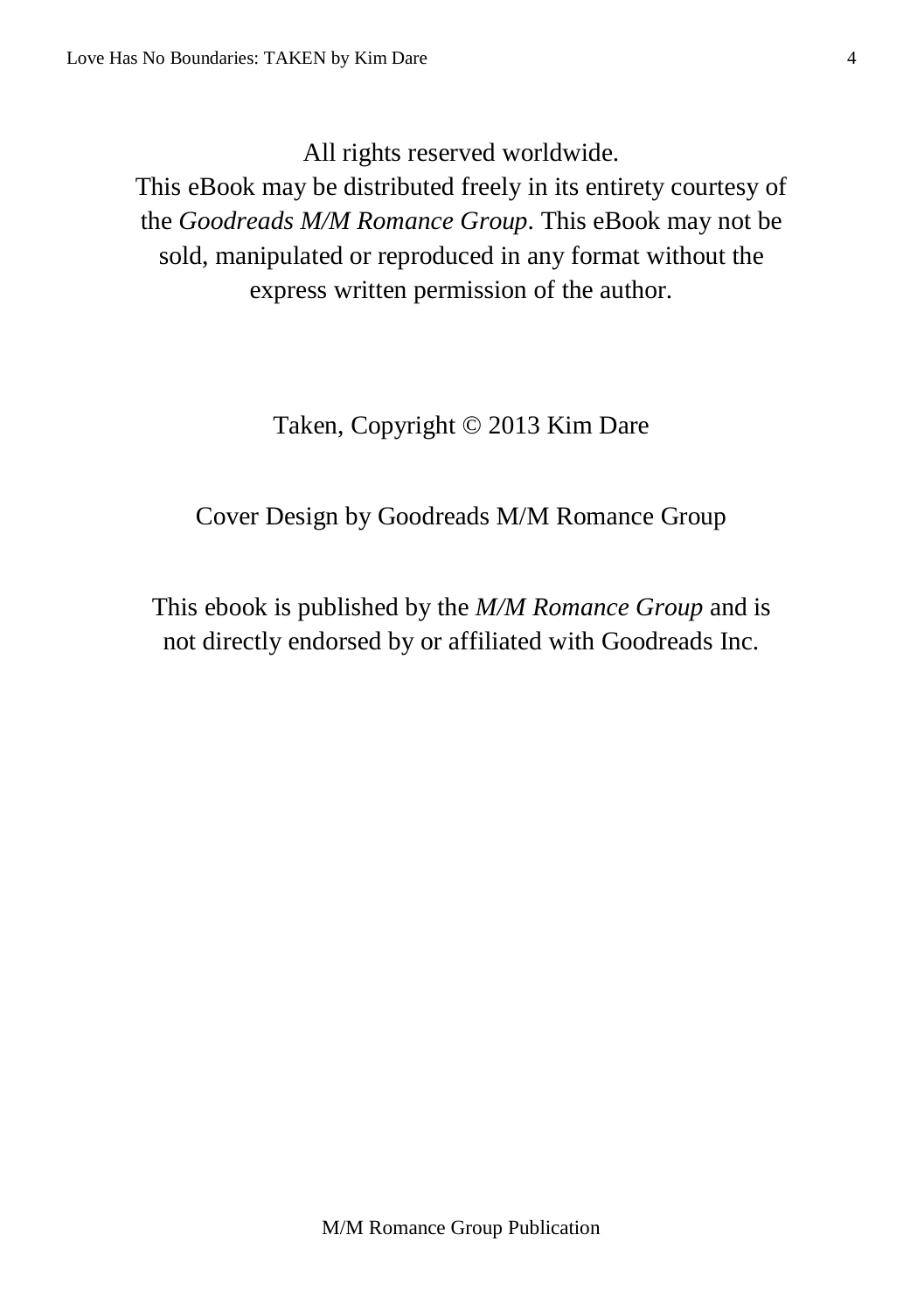# **TAKEN By Kim Dare**

# **Photo Description**

Three elves crowd around a captured human. The human is bound and gagged; chains attached to his collar restrain him to the floor, and his hands are cuffed behind his back. The elves are all clothed but the human's clothing has been torn away, rendering him naked and vulnerable. Each elf is tall, slender, and elegant, with long flowing hair. All three elves are reaching out toward their captive human, beginning to explore his body.

## **Story Letter**

#### *Dear Author,*

*They aren't real; at least that's what I was always told. Yet here I am, bound and at their mercy. I have no memory of how I got here. I know that I'm supposed to be afraid and ashamed of the things they do to me, but the thing is, I've never felt safer or more loved in my entire life.*

*Sincerely,*

*Jen4067*

#### **Story Info**

**Genre:** fantasy

**Tags:** BDSM, bondage, edging, ménage, M/M/M/M, fae/fey/fairies, abduction/kidnapping, homophobia

**Content warnings:** dubious consent, extended bondage

**Word count:** 10,416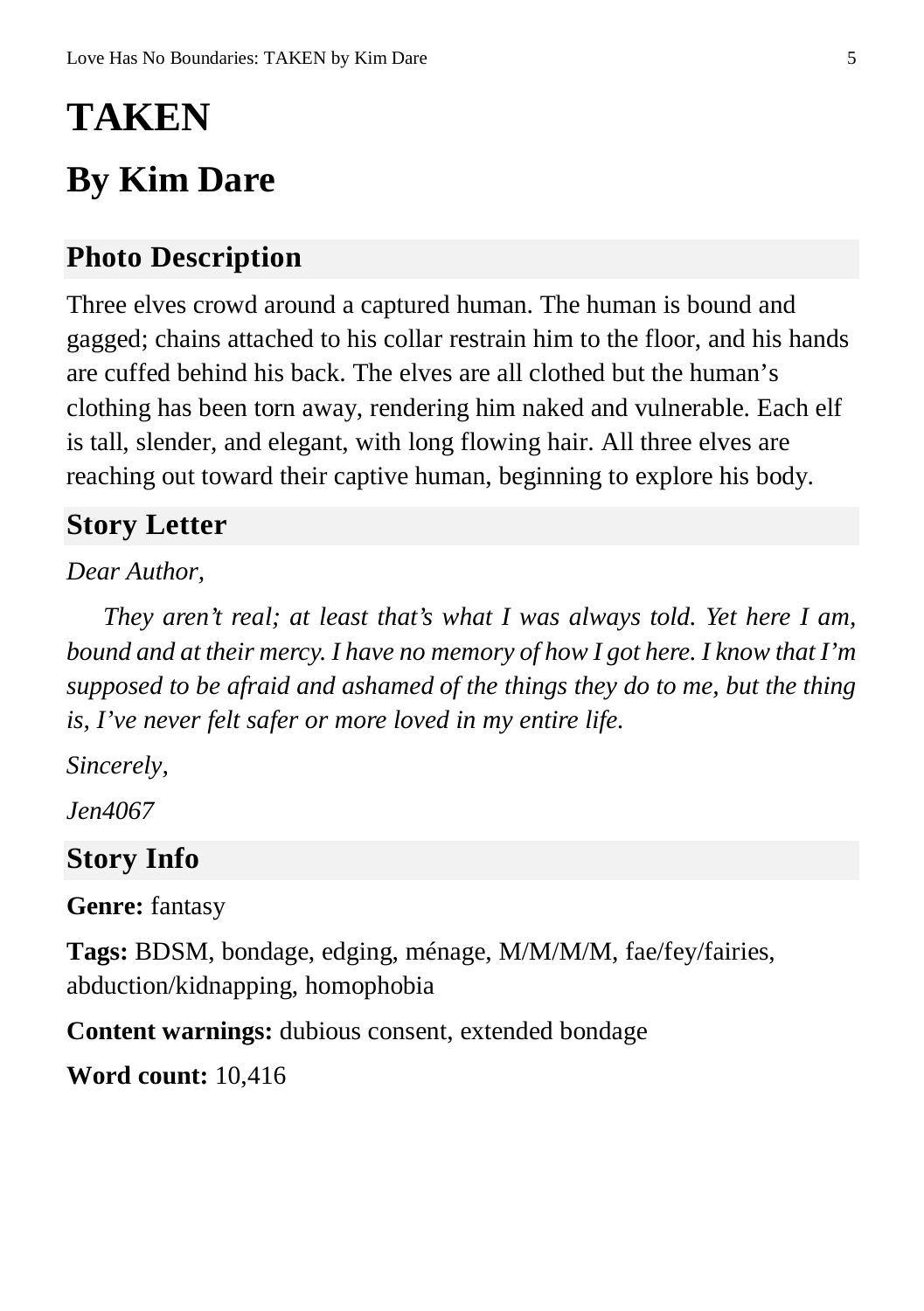#### *Author's Note*

Please note this story focuses on an MMMM relationship involving elements of BDSM. It also references off screen violence and homophobia. Additionally, some readers may consider the main relationship to contain elements of dubious consent.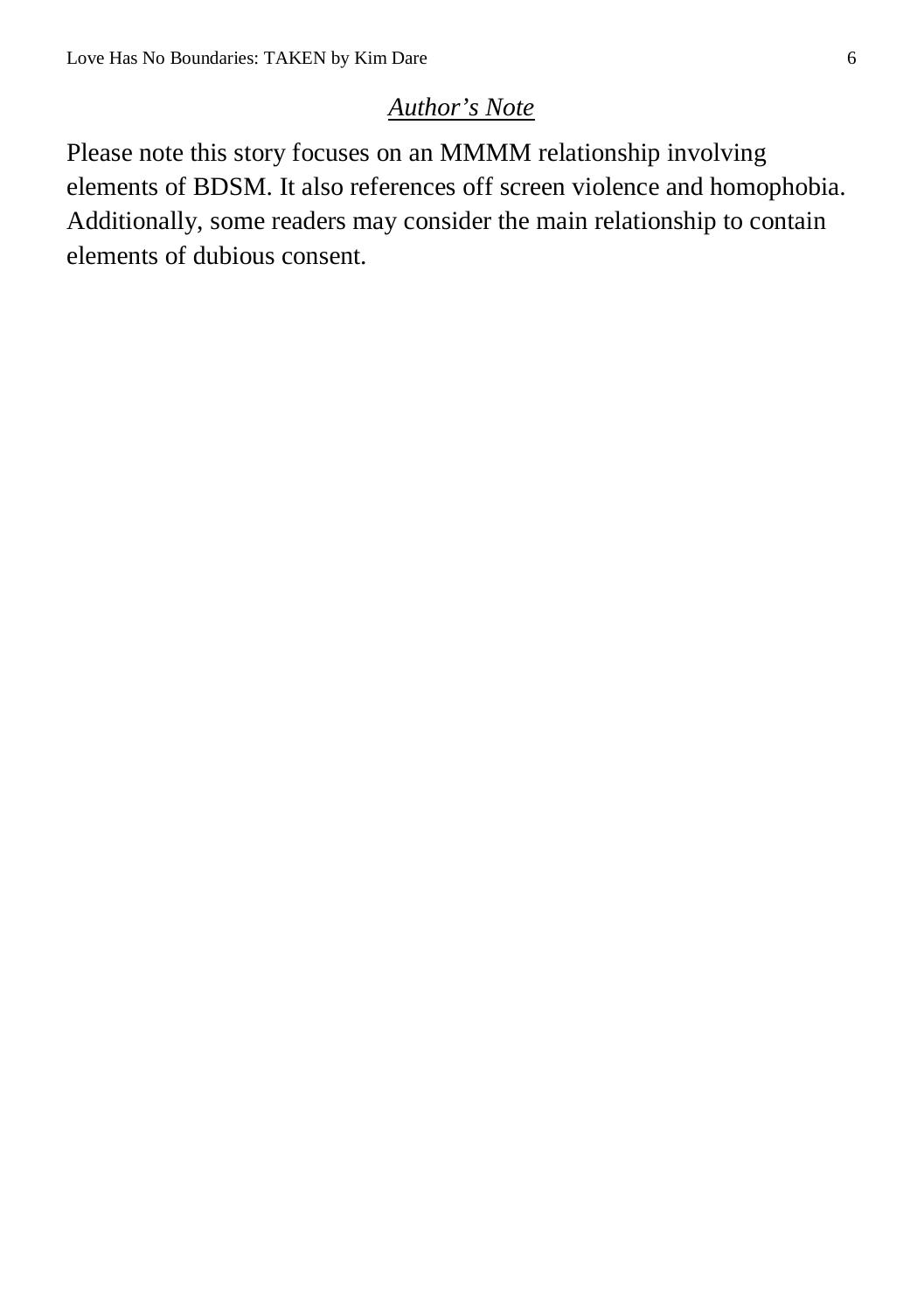# **TAKEN By Kim Dare**

Maxen slowly opened his eyes and peered up into the gloom above him. It was dark—too dark. Even if it was the very middle of the night, the fire in the centre of his clan's round house should have cast enough light up toward the roof to let him make out the thick oak supporting beams. Frowning, Maxen tried to sit up.

He'd barely lifted his back an inch off the hard ground before something tugged painfully against his neck. Cold metal chains pressed against his chest, forcing him to slump back.

He tried to force his mind into action. His brain seemed reluctant to cooperate, but facts sluggishly presented themselvesfor his consideration. His chest was bare, although he was sure it hadn't been when he'd gone to sleep. A draught blew across hisskin, and he realised that most of his body was equally uncovered. He shifted his position as far as the chains allowed, but the only fabric he sensed lay in tatters around his ankles and forearms.

Maxen tried to swallow down his nerves, but there was something in his mouth, resting between his teeth like a narrow bit from a horse's bridle. It made swallowing almost impossible. He pushed his tongue against it, trying to force it out, but it was somehow held securely in place.

He should have felt panicked—some little part of his mind that was less ponderous than the rest knew that. But it didn't happen. The beginnings of something akin to fear trembled inside him, but the wave of terror he expected to swell within him at every moment—that never came.

He tried to think, but it felt as if each thought had to wade across a fast flowing river before it reached him.

He stared intently into the darkness above him, trying to understand his surroundings—the roof looked to be made out of earth, or… no. As his sight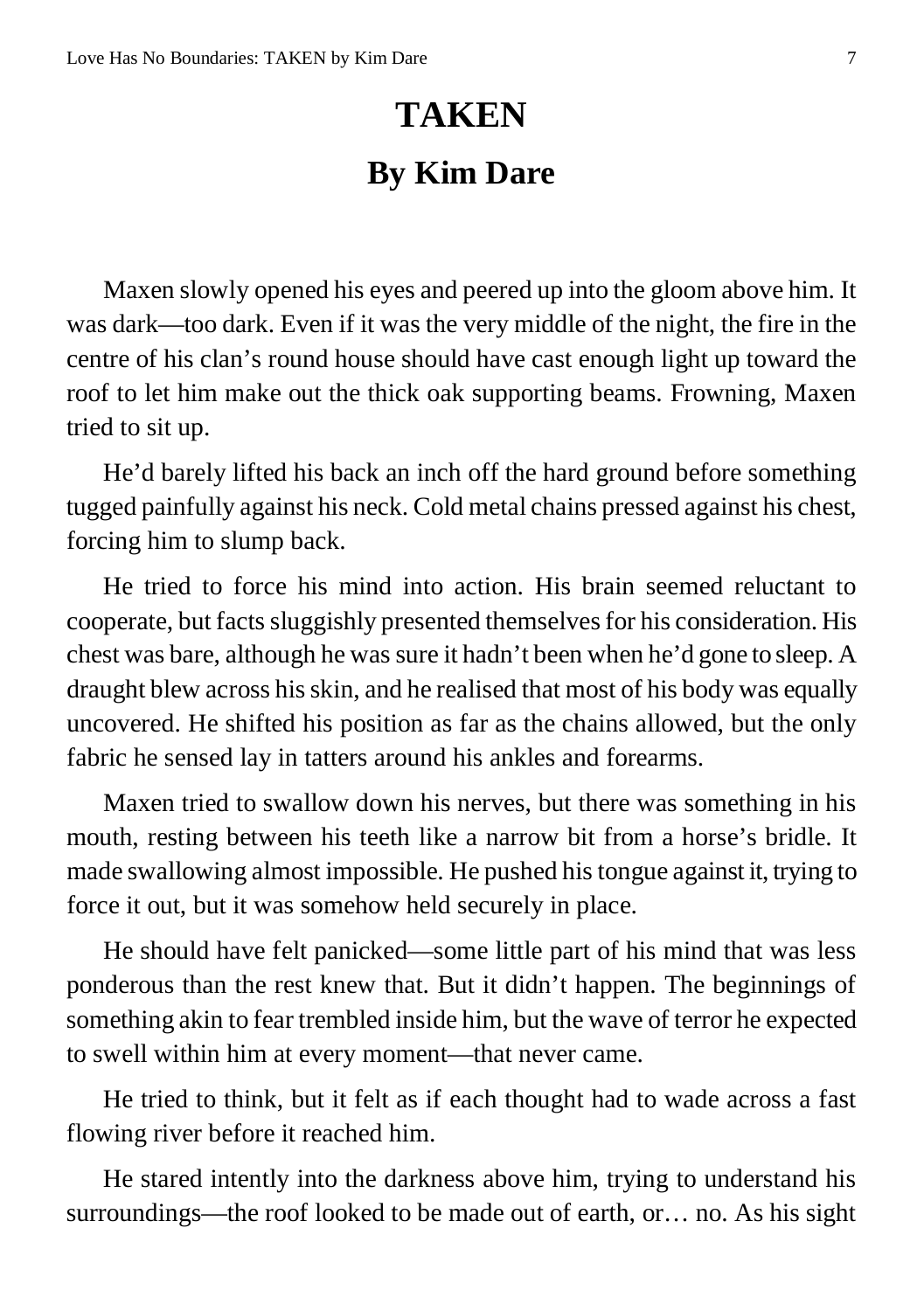gradually adjusted to the lack of light, he saw that the roof was made from stone. Maxen turned his head slightly, expecting to see the side of some sort of cave—perhaps like those on the farthest edge of the land his clan farmed. Instead, Maxen's eyes came to rest on a blank earthen wall. He was underground.

Maxen's breath caught in his throat. There was only one place he could be, one building he knew of that harboured underground rooms such as this.

He was in Lord Brackenridge's castle—in Lord Brackenridge's dungeon.

Maxen no longer had to look for panicked thoughts. True horror slashed through his mind, cutting away everything but primal fear. He closed his eyes very tight, as if that could somehow save him, and desperately tried to remember what had brought him to the dungeon.

He remembered…

He remembered going to sleep at the end of a long day working in the fields, curling up as close to the fire as he dared, notsure if it was better to risk freezing or to chance his ragged garments catching ablaze. He'd heard the others in his clan falling asleep close by. The fire crackled. Someone snored on the other side of the fire.

Then, Maxen supposed, he must have slept.

And, after that… nothing.

Maxen strained his hearing, desperate for any clue about the world around him. His ears buzzed as if he had been hit hard across the head. No individual sound was audible past the dull ringing noise. He'd never guessed that a dungeon would be so quiet.

There had to be people close by, he was sure of it, other prisoners at least. Lord Brackenridge had never been reluctant to lock up those he deemed a threat to his power.

Even if he couldn't sense them, Maxen was sure that there would be men watching him, too—people studying him, waiting for any hint that he was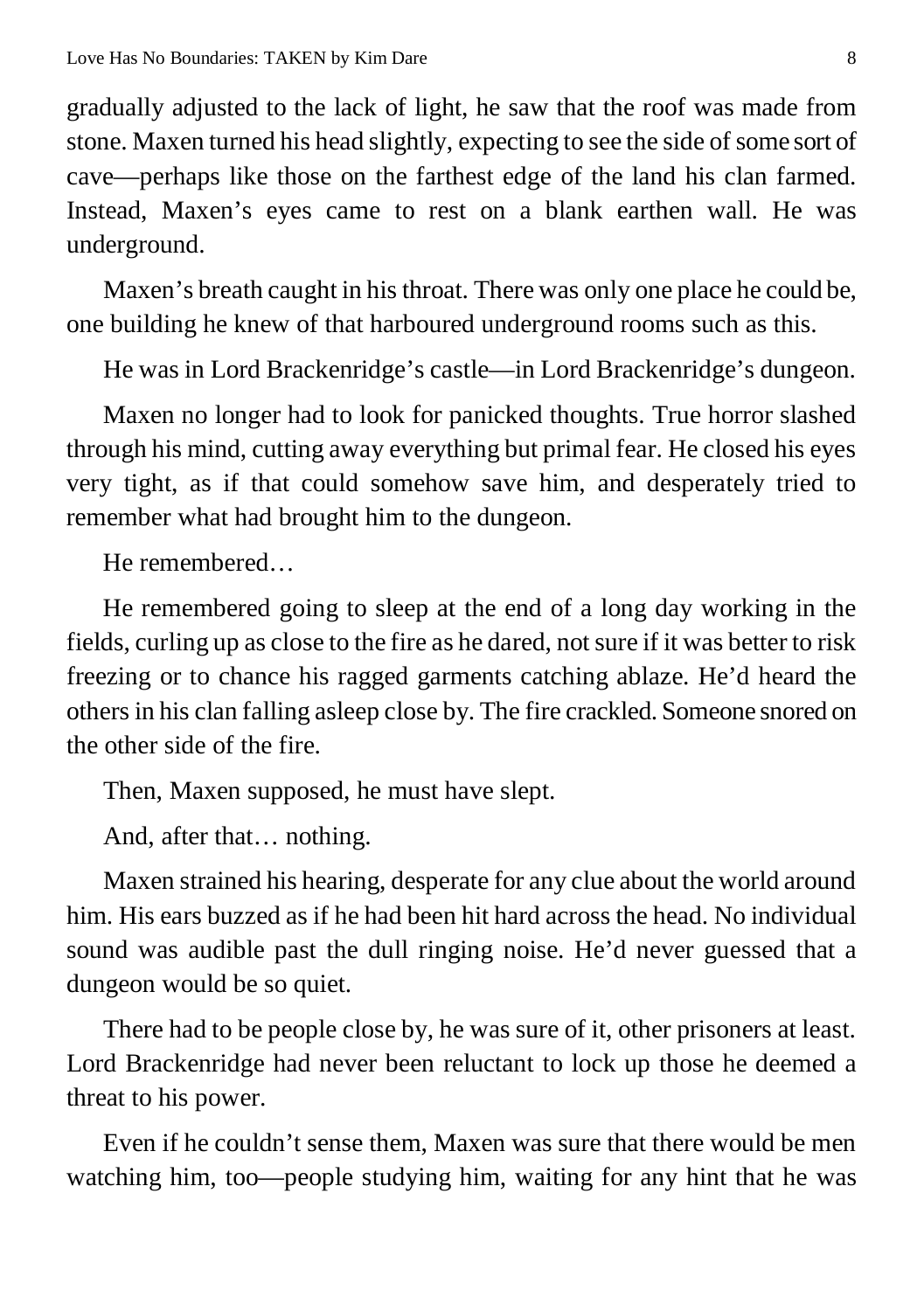awake. A prison would have guards. Yes, Lord Brackenridge had lots of guards…

Maxen tried to slow his breathing so as not to draw anyone's attention. He even closed his eyes, in case someone might see a glint of light reflected in his eyes and find him out.

Making tiny movements, praying that he wouldn't cause any sound, he tested his bonds.

Metal lay around his neck, ankles, and wrists. If it had been rope, perhaps he could have tried to untie himself, but the shackles around his limbs felt strong and firm. He'd have needed the strength of ten men to break free, and even then, he would have still been in the dungeon.

Carefully tensing various musclesin turn, Maxen worked out that the metal collar around his neck was attached to the two lengths of chain that ran across his chest. The other ends of the chains seemed to be attached firmly to the ground to each side of him, although he had no way of telling by what.

"What shall we name him?" The words tugged at the very edge of Maxen's hearing. He wasn't even sure that he hadn't imagined them. His heart raced so fast, the beat would surely have drowned out real words. Holding his breath, Maxen focused all his energy on listening for more.

"It's too soon to think of that."

"We have to call him something." That sounded like the voice of the man who had spoken first.

"Why?" That was someone new, a third person.

At least three men were close enough to Maxen for him to be able to make out their words, even while they all sounded as if they attempted to speak quietly.

His eyes still closed, Maxen frowned slightly. The men didn't sound like any of the guards Maxen had heard bark orders at the villagers during their patrols.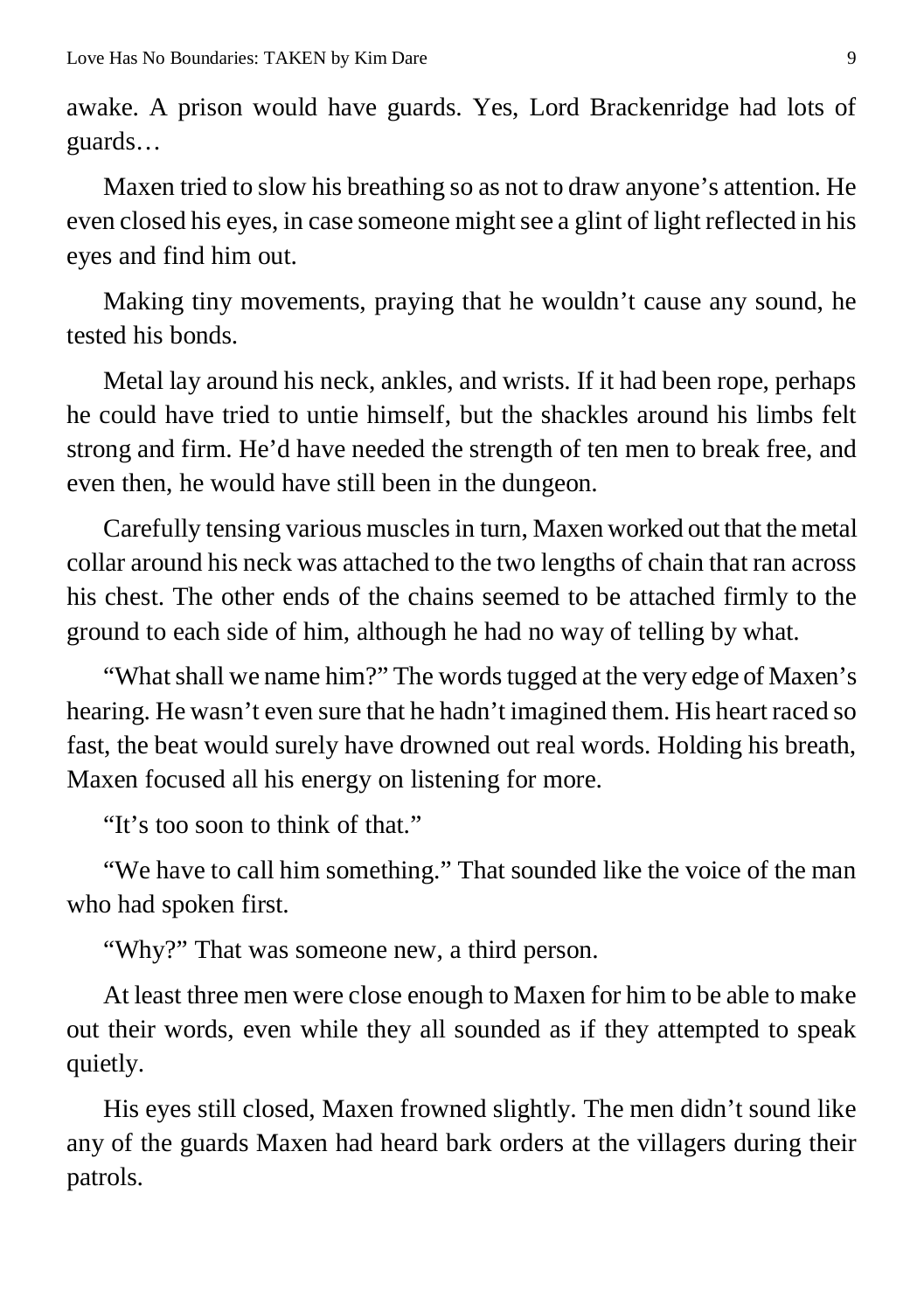"Everyone has to be called something," the first speaker said. He had the lightest voice and sounded like the youngest of the three. "Even humans."

Maxen barely had time to wonder about that term before someone spoke again.

"Don't get too attached to him." That voice belonged to the second speaker. It seemed more serious than the first, but still far friendlier than any of Lord Brackenridge's men had ever been known to sound.

"He's awake."

Maxen tensed. Too scared to move, he lay with his eyes closed and recited every prayer he could think of, calling on all the old gods that Lord Brackenridge had sought to banish when he claimed ownership of the villages all along the plains.

Sensing a movement close by, Maxen was helpless against the instinct to open his eyes. Staring straight up, he waited for the dark metal helmet of a guard to loom over him. He bit down on the thin gag.

There was no helmet.

No guard came into view.

#### *Elves!*

The gag turned the word into a mumbled mess, but it couldn't change the reality standing before him. Three elves appeared out of the darkness, bringing with them candles and enough light to make out their individual features. Maxen stared up at them, his eyes open very wide. Each elf was male, tall and slender, with long hair falling over his shoulders and down his back.

One of the elves stepped closer and crouched down near Maxen's feet. Maxen tried to back away. The chains held strong, restraining his wrists and ankles, keeping his legs wide apart and secured firmly to the hard ground beneath him.

The candles' flames fluttered as the other elves moved closer, but Maxen couldn't look away from the one at his feet. That elf was naked to the waist, his pale skin decorated with elaborate designs the same bright red hue as his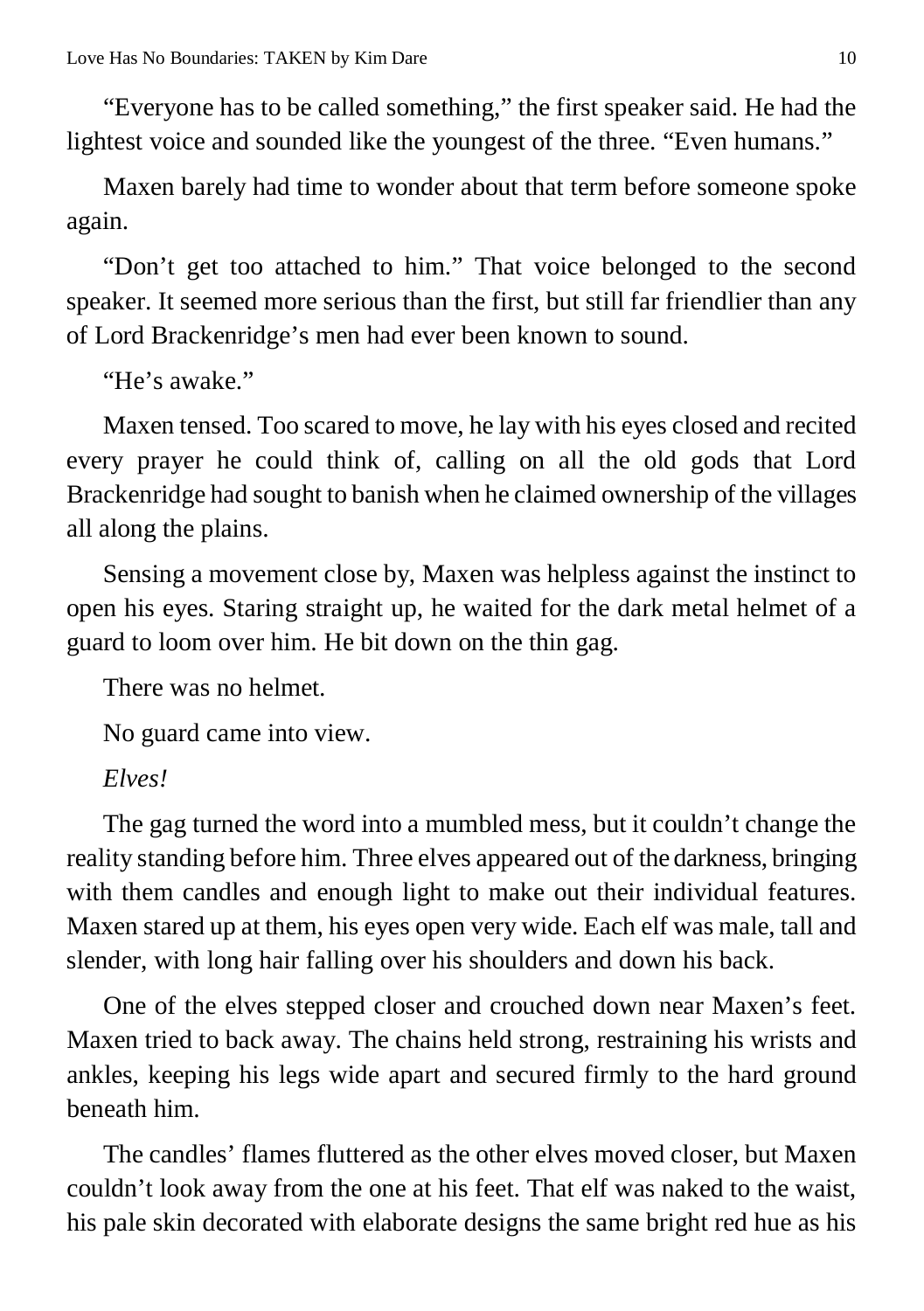hair. He reached out one red-gloved hand. Maxen had no idea what the elf intended to do. Unable to sit up, Maxen had no line of sight, no warning before the elf wrapped his fingers delicately around his cock.

Maxen jerked against his chains. He tried to sit up, but the collar forced him back down. The elf tilted his head to one side and studied Maxen's reaction through narrowed eyes.

It wasn't right. This wasn't how things were done.

Maxen had felt men's hands on him before—human men. Brief caressesin the shadows of the forest, hidden away from prying eyes, where no one could see what happened—not the clan, not the village, and most of all not Lord Brackenridge's guards.

No. Maxen's pulse raced faster and faster.

This was wrong. He felt all three elves' gazes burning into him. This was nothing like being in the forest. There was nothing hidden here. He couldn't let anyone see this—allowing it would be akin to signing his own death warrant.

The elf tightened his grip around Maxen's shaft and rubbed his thumb across the tip of his cock, sending pleasure purring up his spine. Maxen sensed his shaft harden in response.

"Einion." The word was spoken in the same warning tone as before. Maxen tore his gaze away from the elf kneeling between his spread legs. The voice belonged to the elf with the silvery white hair and the serious eyes.

Maxen swallowed past the obstruction of the gag. He tried to turn his body, but the restraints kept him helplessly in place, unable to escape the red-haired elf's touch, unable to escape *Einion's* touch.

"No. We were right. He likes it," Einion said. "See." He half-unfurled his fingers from around Maxen's cock to show the others how hard it was.

Maxen closed his eyes. As exposed as he was, it was impossible for him to deny anything.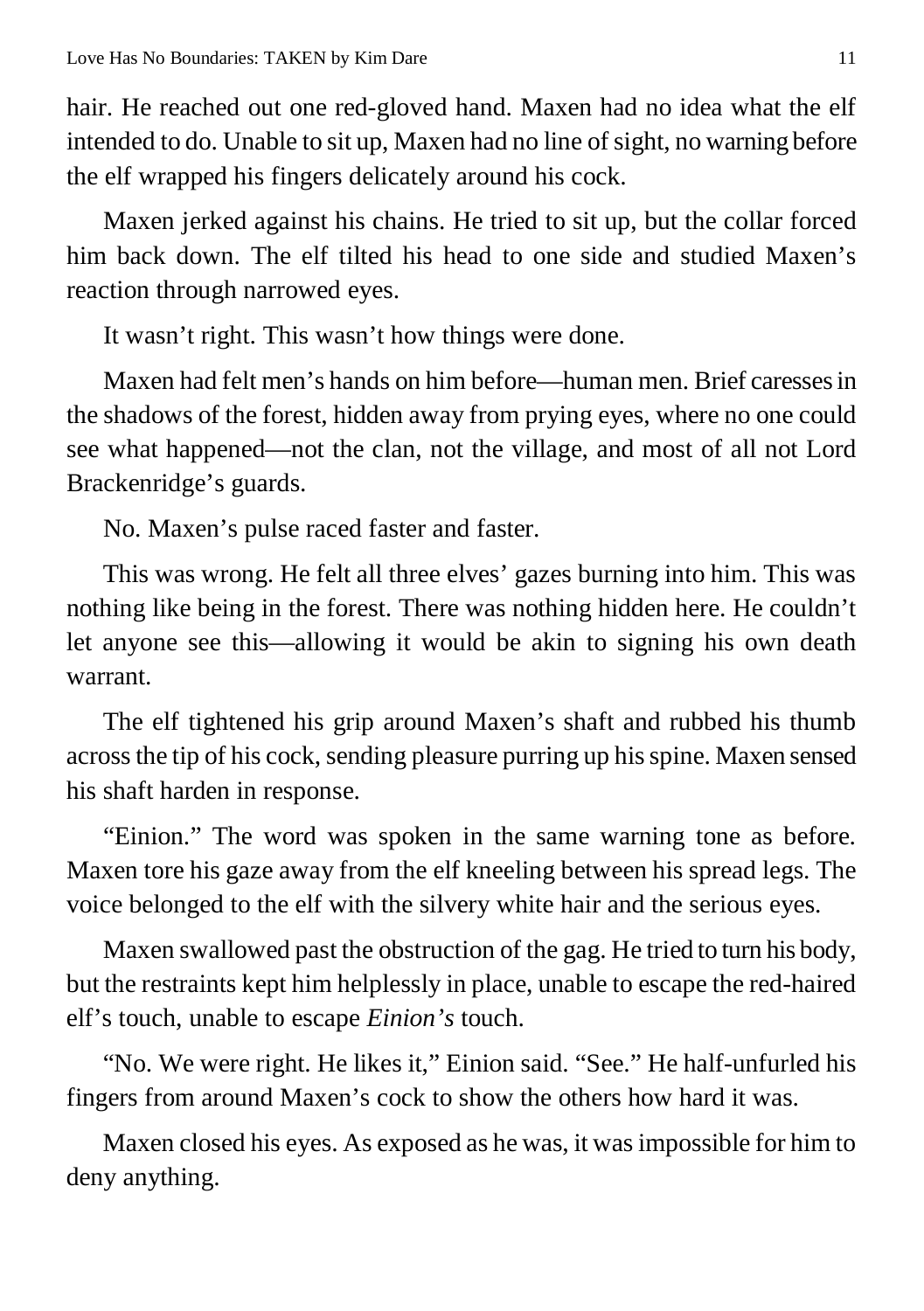Fear pounded through Maxen's veins. He was going to die. This was why the elves had brought him to their dungeons. They saw inside him the same demons that Lord Brackenridge's guards were always on the hunt for. His secret was out. Whether it was by a human's hands, or an elf's hand, he would be dead before the nightfall, and all because of the hand now wrapped around his shaft.

Maxen tried to twist away from Einion's grip, but the elf wrapped his fingers more firmly around his cock and stroked the length in slow easy motions. It was unlike any furtive touch he'd felt from a human man. It sent more bliss rolling through his body than Maxen had ever known possible.

He shook his head, as if that could help his cause.

"That's enough, Einion. Our guest needs time to recover." The silverhaired elf's tone allowed for no argument.

Annoyance clouded Einion's eyes, but he didn't look away from Maxen for a moment. "Ithel—"

"No."

Maxen looked toward the apparent leader of these elves, to Ithel. A long silver robe hid most of that elf's body, making it impossible to tell if his skin was decorated with the same kind of markings that covered Einion's shoulders and chest, but he had no similar designs painted on his face. His only ornaments were the jewels that sparkled on his fingers and at his neck.

Maxen looked from one elf to the other, still desperately trying to both control his body's reactions and to make his mind remember what had happened to bring him to that place.

"There will be no argument," Ithel went on. "The human will be given time to heal before he is tested."

Einion's hand left him, but Maxen couldn't breathe any sigh of relief.

*Tested?*

Once more his gag stole the word from him.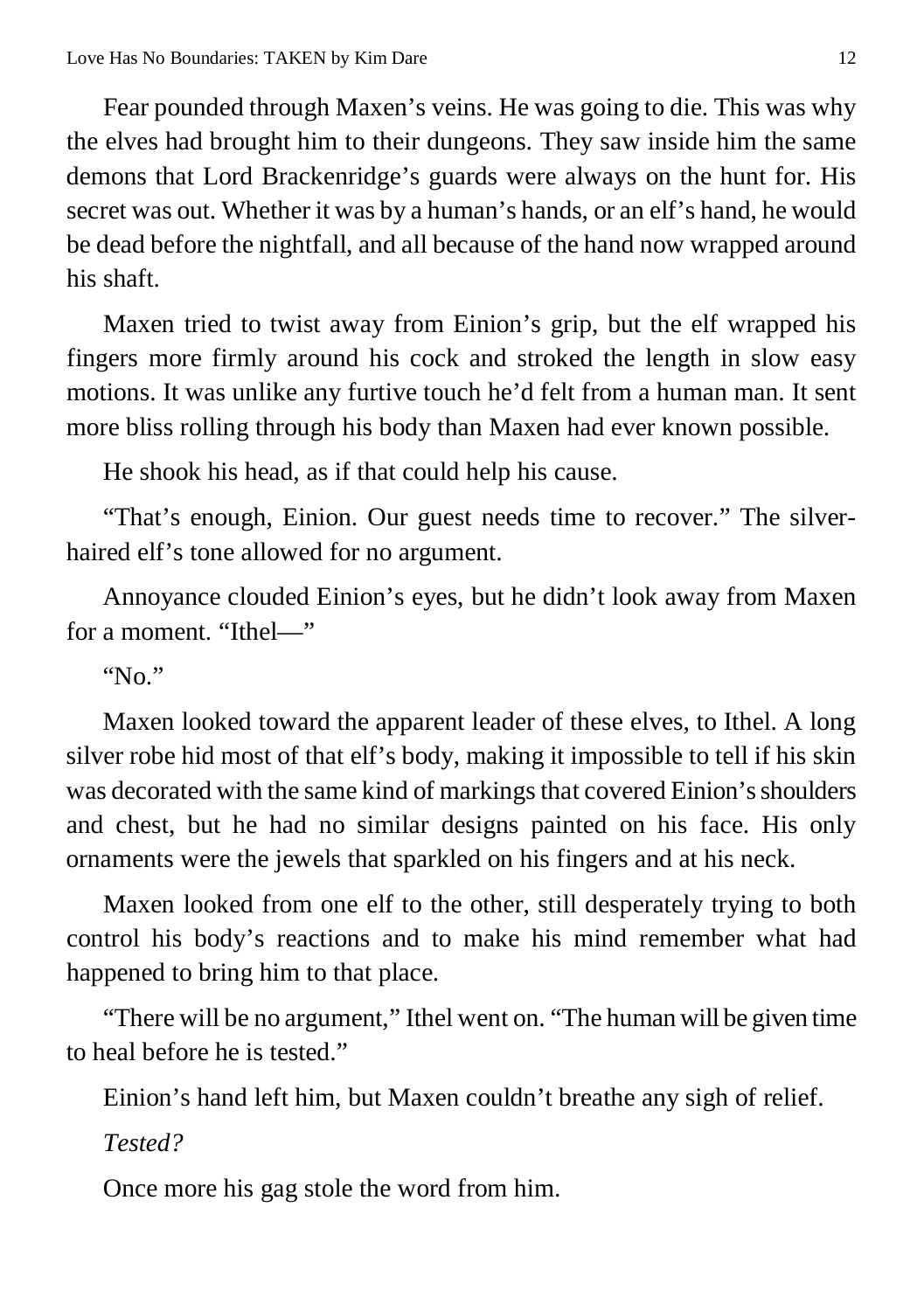Either they didn't hear him try to speak, or they didn't care what hewanted to say. Maxen tried to remember the old stories he'd heard of the elves. He'd been told of elves stealing humans away, but there had been nothing about a test, no detail at all about what happened to humans once elves had them in their power.

Ithel turned to the third elf. "Fetch the wine, Hefin."

That third elf, Hefin, vanished from Maxen's line of sight, but quickly reappeared carrying a tall drinking vessel decorated with swirling metalwork.

Ithel moved around Maxen and lowered himself to his knees directly behind him. Metal clinked against metal, and the tension on the chain across Maxen's chest disappeared. Ithel placed his hands on Maxen's shoulders and guided him to sit up.

Maxen immediately tried to looked over his shoulder. Ithel was right behind him, supporting him with his body. Then Maxen tried to bring his hands forward to cover himself. Chains rattled. His hands stayed where they were.

"We don't wish to hurt you," Ithel whispered in Maxen's ear. "But if you struggle, you may hurt yourself. You don't want that. Understand?"

Maxen nodded.

"Hefin," Ithel prompted.

The third elf knelt close at Maxen's side. His body was as bare as Einion's, except for a length of black cloth over one shoulder that hid part of his torso. The marks on Hefin's skin were as beautiful as anything Maxen had ever seen, but it was the delicate curved horns growing out from between his long dark strands of hair that demanded and held his attention.

Hefin held out the elfish drinking vessel, offering it delicately to Maxen's lips.

The gag was still between his teeth. He mumbled around it, trying to draw his attention to that fact.

"You can drink past it," Ithel informed him.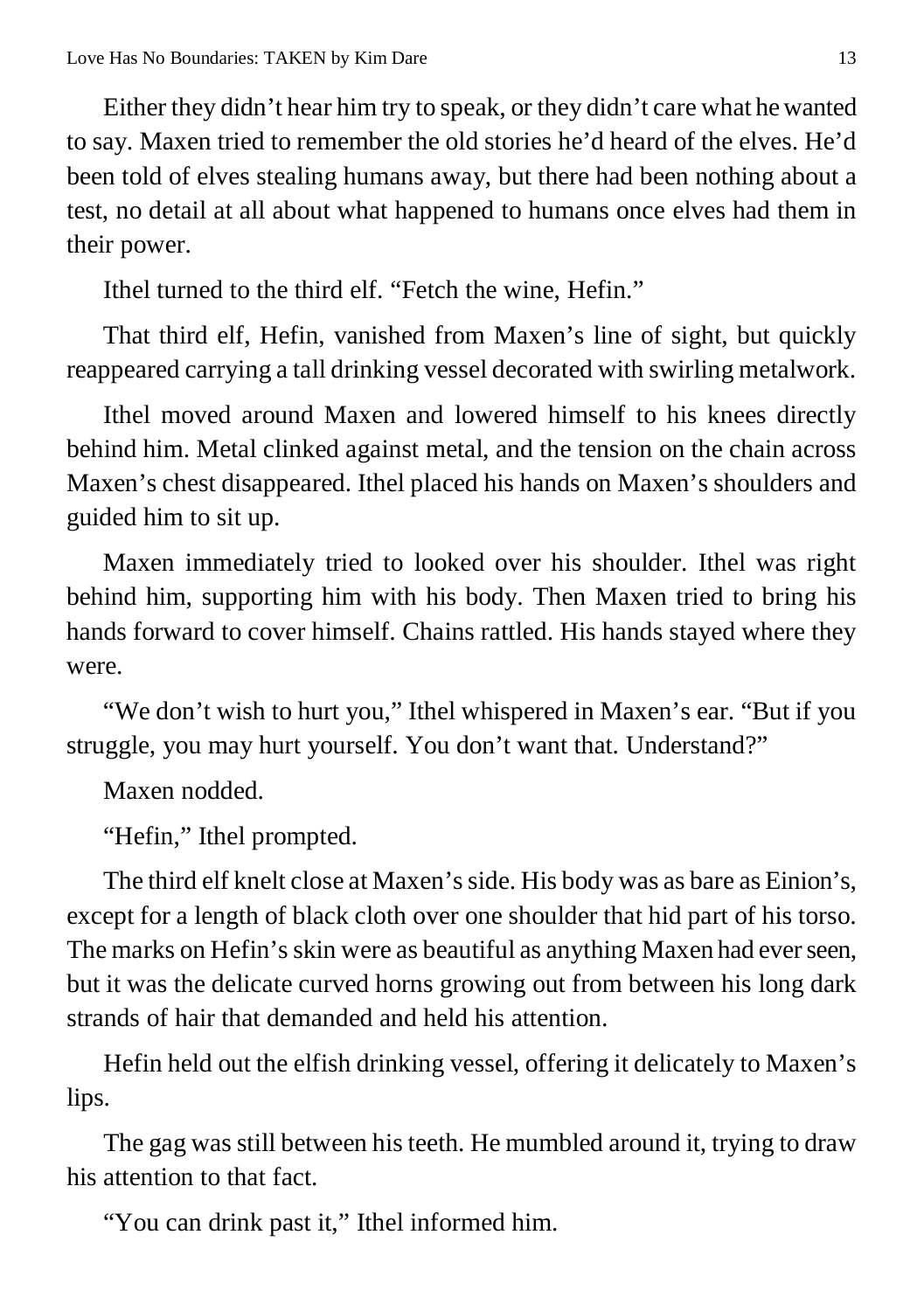Maxen shook his head.

"Yes, you can," Ithel said. "Go on, Hefin."

Hefin put the glass to Maxen's lips and tipped it up. With Ithel directly behind him and his head supported on that elf's shoulder, Maxen couldn't lean away. He parted his lips as best he could.

Warm, sweet liquid trickled into his mouth. He swallowed it little by little, taking breaths whenever the flow allowed. He stared up at Hefin, knowing that even the air in his lungs wasthe elf's to take away whenever he pleased. Their eyes met. Hefin smiled. Finally, he took away the vessel. He disappeared from Maxen's line of sight, but was soon back kneeling at his side once more.

Between them, the three elves seemed to completely surround Maxen. He couldn't keep all of them in his line of sight at the same time. He looked over his shoulder at Ithel, trying to read his expression, and received no warning before one of the other elves' hands came to rest on his chest. Maxen twisted back around and peered down at his own torso.

Hefin's hand rested in the middle of his chest, very gently. His hand was warm, and his touch just as sweet as the wine had been; it clouded his mind just asthoroughly. Maxen tensed as his body responded to the elf's caress, and his cock started to swell even further.

As soon as he noticed, Einion reached out toward his stiffening shaft.

"Einion," Ithel warned. "We spoke about this. The winewill help himheal. It won't take away his fear from this afternoon."

Maxen tried to turn his head and look up at Ithel again. Fear of what? He tried to force the question past the gag, but the words were unintelligible.

Hefin moved his hand up to rest on Maxen's cheek. Their eyes met. He looked so concerned.

"Does the gag have to stay on?" Hefin asked, turning his attention back to the leader of the elves.

Ithel seemed to be the one who had the final say on any decision. Time seemed to pass very slowly until he finally spoke. "You may try."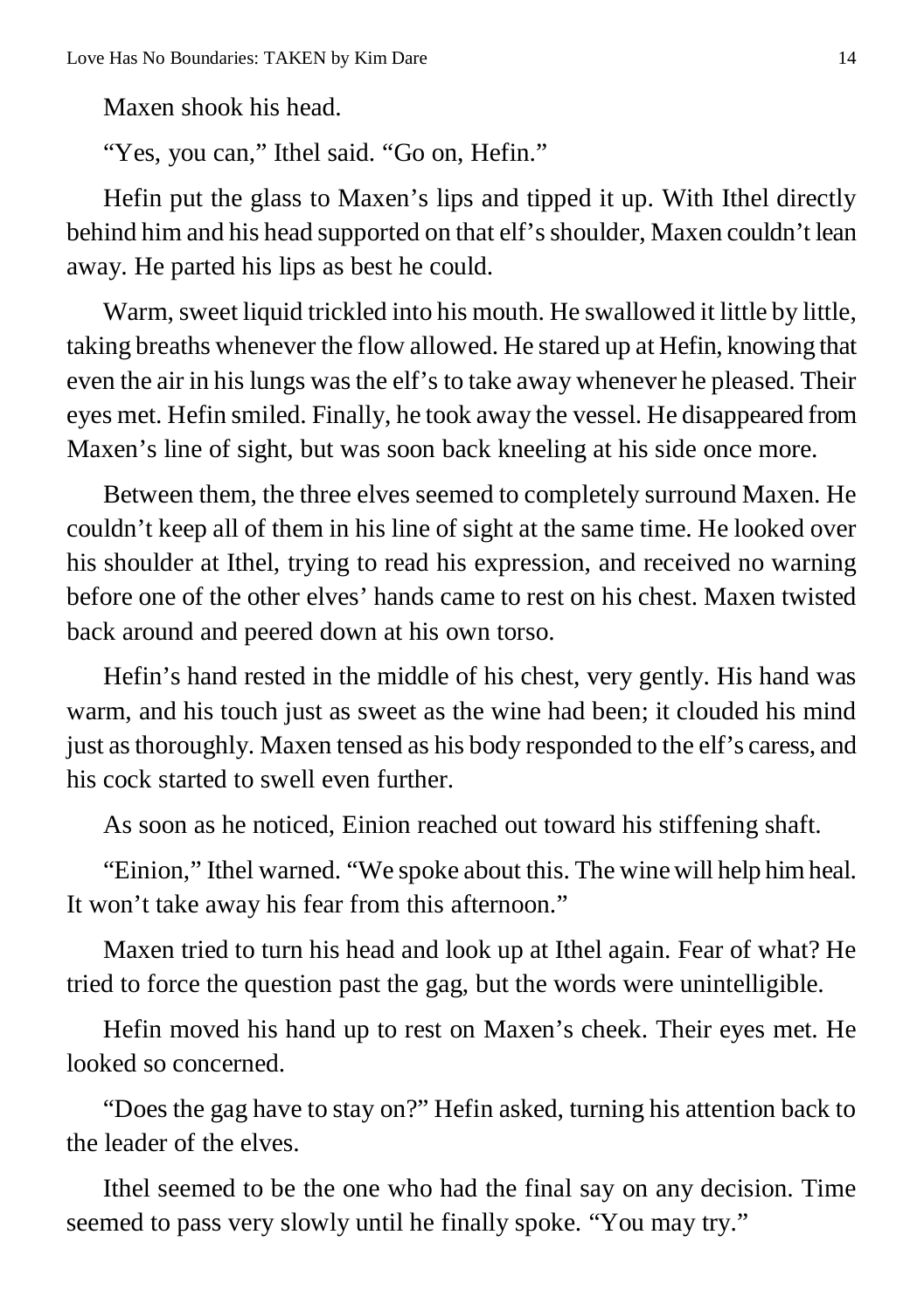Hefin carefully reached behind Maxen's head, undid the fastening on the gag, and took it away.

Maxen swallowed rapidly, working his tongue around in his mouth and licking his lips, glorying in the simple freedom to be found in regaining control of his own mouth.

"I don't remember." His voice was raw and harsh compared to those of the elves.

The elves all exchanged looks.

Einion still knelt between Maxen's spread legs. He glared down at him, red brows almost coming together above the bridge of his nose. "You don't remember what?"

Maxen took a shaky breath. "You said that I should be afraid because of what happened. I… I don't remember what happened." He looked from one elf to another. "I don't remember anything after last night."

"See?" Einion demanded. He reached out and put his hand on Maxen'sleg, pushing aside the tattered remains of Maxen's trousers, sliding his gloved hand against Maxen's bare skin. "There is no reason to—"

"We can sense your fear," Ithel cut in. "You can't lie to us—it would be far better for you not to try."

Maxen shook his head. He scrabbled around in his mind, but there seemed to be nothing there for him to find. His memory was completely blank. "But I don't remember…"

"Then why are you scared?" Einion demanded. He moved closer, and slid his hand further up Maxen's leg.

All of the elves' hands rested against him now, warming his bare skin, sending dangerous waves of pleasure through his body.

Maxen shook his head, begging his body not to respond.

"I know it's not because you dislike our touch," Einion said, smiling down at him, stroking his fingers over Maxen's flesh, making him shiver with desire.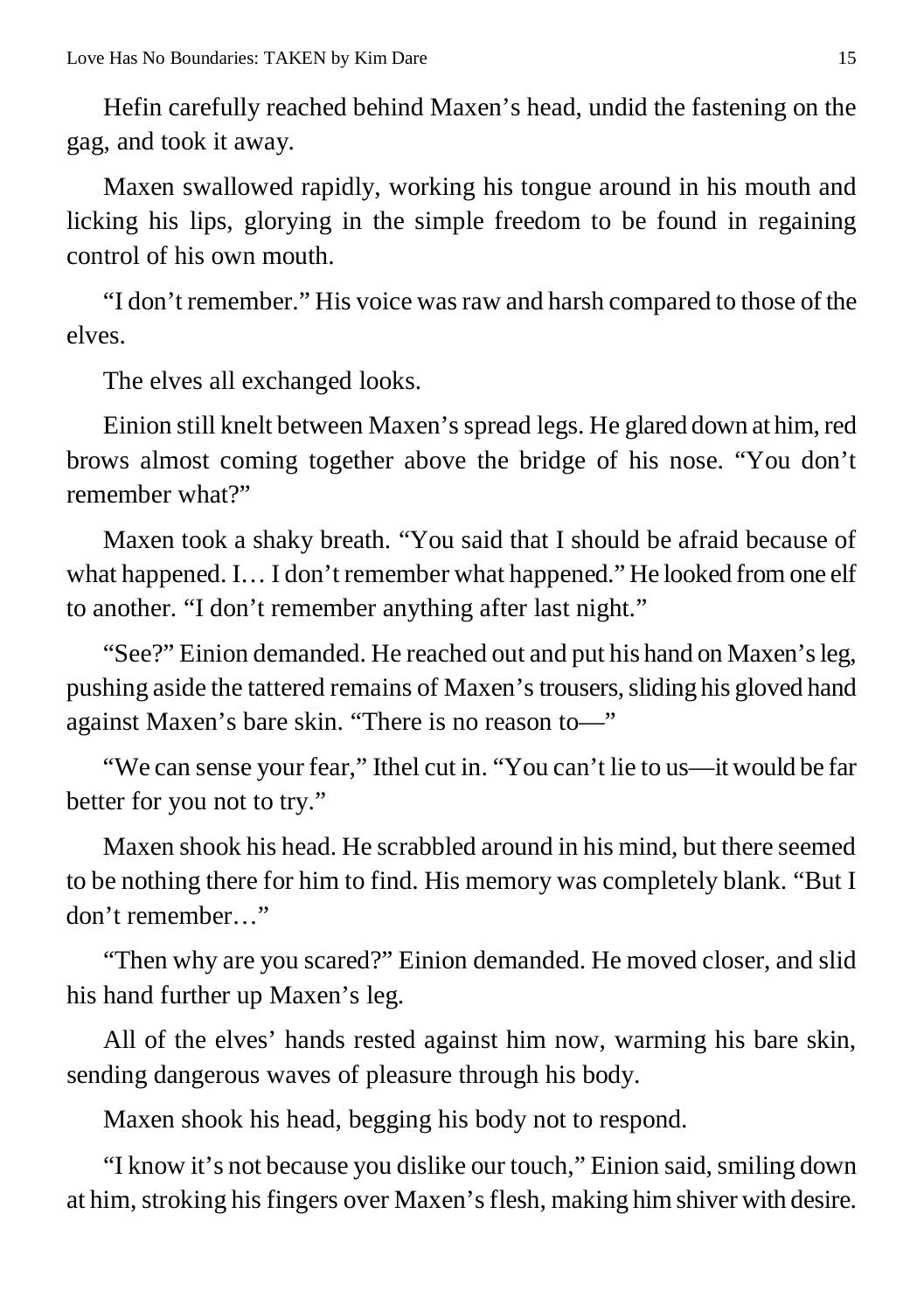"You can't lie about that, either." He glanced pointedly down at the way Maxen's cock curved up toward his stomach.

"They'll kill me," Maxen whispered. He sensed the air in the roomchange. "Lord Brackenridge, his guards, if they find out that you… that I've… Please, they'll kill me."

None of the elves pulled away from him; none of them removed their hands from his skin.

"What makes you think we'd tell them?" Ithel whispered into his ear.

Maxen tensed, looking from one elf to another once more.

"We didn't bring you here to get you killed."

Again, Maxen studied each elf's expression. They seemed serious; they appeared honest. "Why… why did you bring me here?" he asked, in little more than a whisper.

"Because we saw you in the forest. Because you're beautiful," Hefin said, very softly.

Maxen tried to sit up further, but the chains pulled him back. The best he could manage was to half-recline, supported against Ithel's torso.

With elves surrounding him and unfamiliar sensations dancing through his body, it was so hard to think, so difficult to breathe. Hefin settled one of his hands on the inside of Maxen's knee. Einion toyed with the chains that kept Maxen in place.

His cock grew harder. Maxen closed his eyes. "They'll know." Perhaps he'd managed to keep his visits to the forest with other young men a secret, but in that moment it seemed impossible that anyone would be able to look at him and not realise how much he loved the elves' touch against his skin. Surely, it would be obvious to the entire world exactly what he wanted the elves to do.

"Humans cannot see what lies in your heart."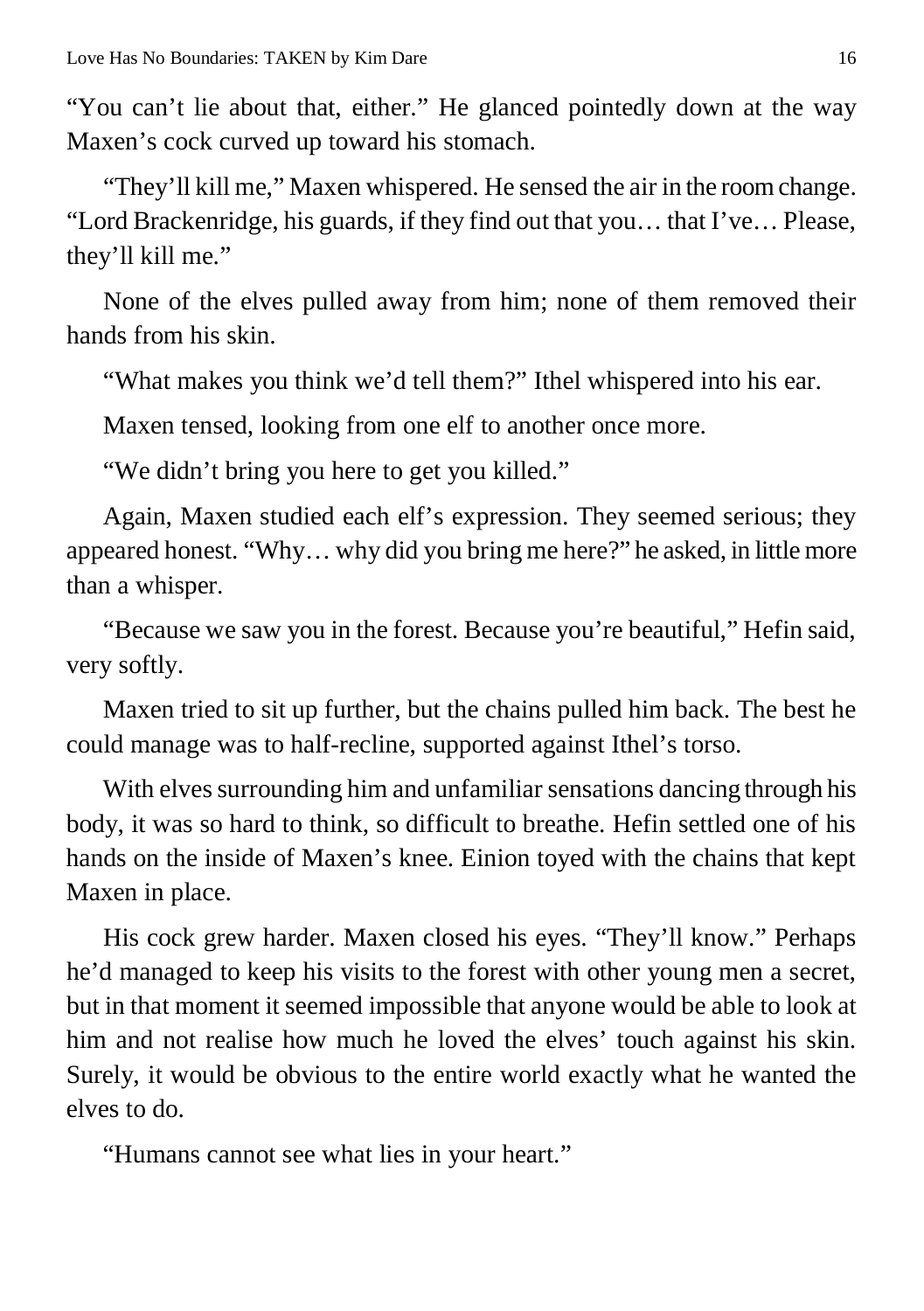Maxen forced open his eyes and looked over his shoulder at Ithel. Did he mean to say that elves could see into a man's desires? Was that why they took him? Because they knew, because they could tell?

"You're no use to us if you don't enjoy what we do with you," Ithel whispered in his ear. "Having to keep a human bound forever would be too… inconvenient."

"You can untie me. I won't try to get away," Maxen promised.

"Not yet," Ithel announced.

"But—"

"The rules that govern us exist for a reason, and the gag is still here if it's needed."

Maxen pressed his lips tightly together.

"If you are afraid or in pain, you may speak. But there will be no arguing with our laws. Do you understand?"

Maxen nodded, afraid to even say yes in case that caused the gag to be set back between his lips.

"Good." Ithel caressed Maxen's shoulder.

Out of the corner of his eye, Maxen saw him nod to the other elves.

Einion smiled. Leaning forward, he dipped his head low over Maxen's body and took the tip of his cock between his lips.

All remembrance of the gag disappeared from Maxen's mind. He cried out as he pulled against his chains, and stared down at Einion in a mixture of confusion and awe. There was no comparison between feeling a human's hand on his body and having an elf's lips move against his shaft that way.

Einion looked up along the length of Maxen's torso. Their eyes met. The elf's gaze wasn't unfriendly, but amusement danced in his expression, and so did awareness of the power that Einion had over Maxen. In that moment, Maxen was helpless, not because he was bound, but because all Einion had to do was circle his tongue around the tip of his cock, and Maxen would be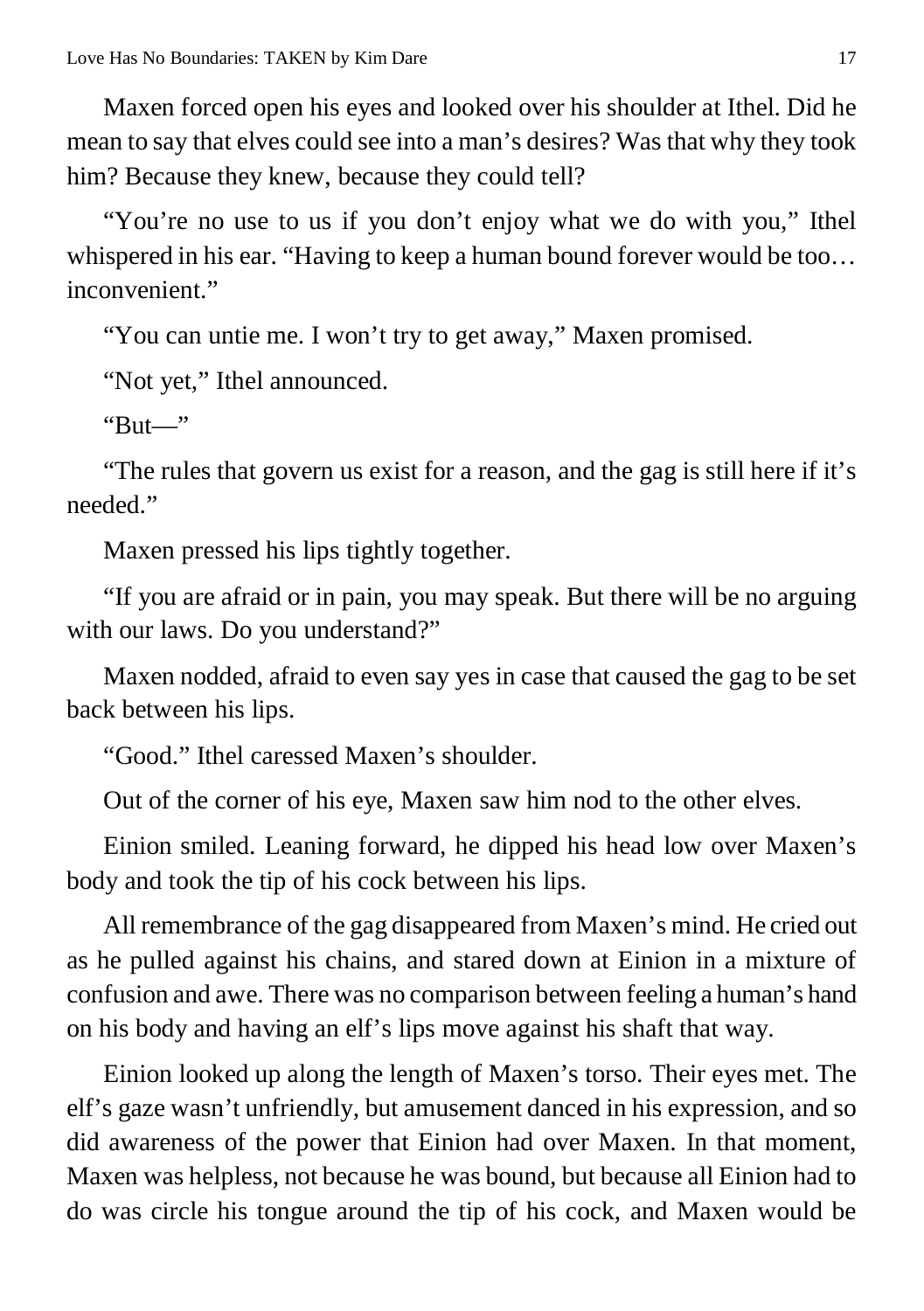willing to do anything Einion asked of him. No price was too high to pay, if it convinced Einion to repeat that caress.

Still holding Maxen's gaze, Einion dipped his head lower, sliding his lips further down Maxen's shaft.

Maxen's breath caught in his throat. He whimpered, needing air, but all at once unable to make his lungs function without the elves' permission.

A firm touch against Maxen's cheek made him tear his gaze away from Einion, but he only managed to take one breath before Ithel's mouth covered his.

Maxen froze. Unable to react, all he could do was glory in the way Ithel's tongue traced the line between his lips, both demanding entry and refusing to take anything that wasn't offered freely.

Einion's mouth moved over Maxen's cock again, taking up a lethargic, teasing rhythm. Without warning, Maxen's body took over fromhismind, and he attempted to thrust his hips, pushing his cock deeper into Einion's mouth.

Einion's only response was to place both his hands on Maxen's hips and pin him down against the bare earth. Neither the elf's pace nor his actions changed in any way. Maxen whimpered. He tried to squirm away from either Einion's mouth or Ithel's kiss, desperate to gain some space to think, but it was impossible.

The elves' bodies were elegant and long-limbed, but they were also strong—far stronger than any humans Maxen had encountered.

Each touch inspired both lust and fear within him. He whimpered again, tugging at his restraints, even though he wasn't sure if he wanted to escape from the elves or merely to free himself so he could reach out and caress them in return.

Einion and Ithel's actions filled all Maxen's senses. He had no thoughts to spare. He cried his surprise into Ithel's kiss as he felt a third pair of lips move against his body.

Hefin.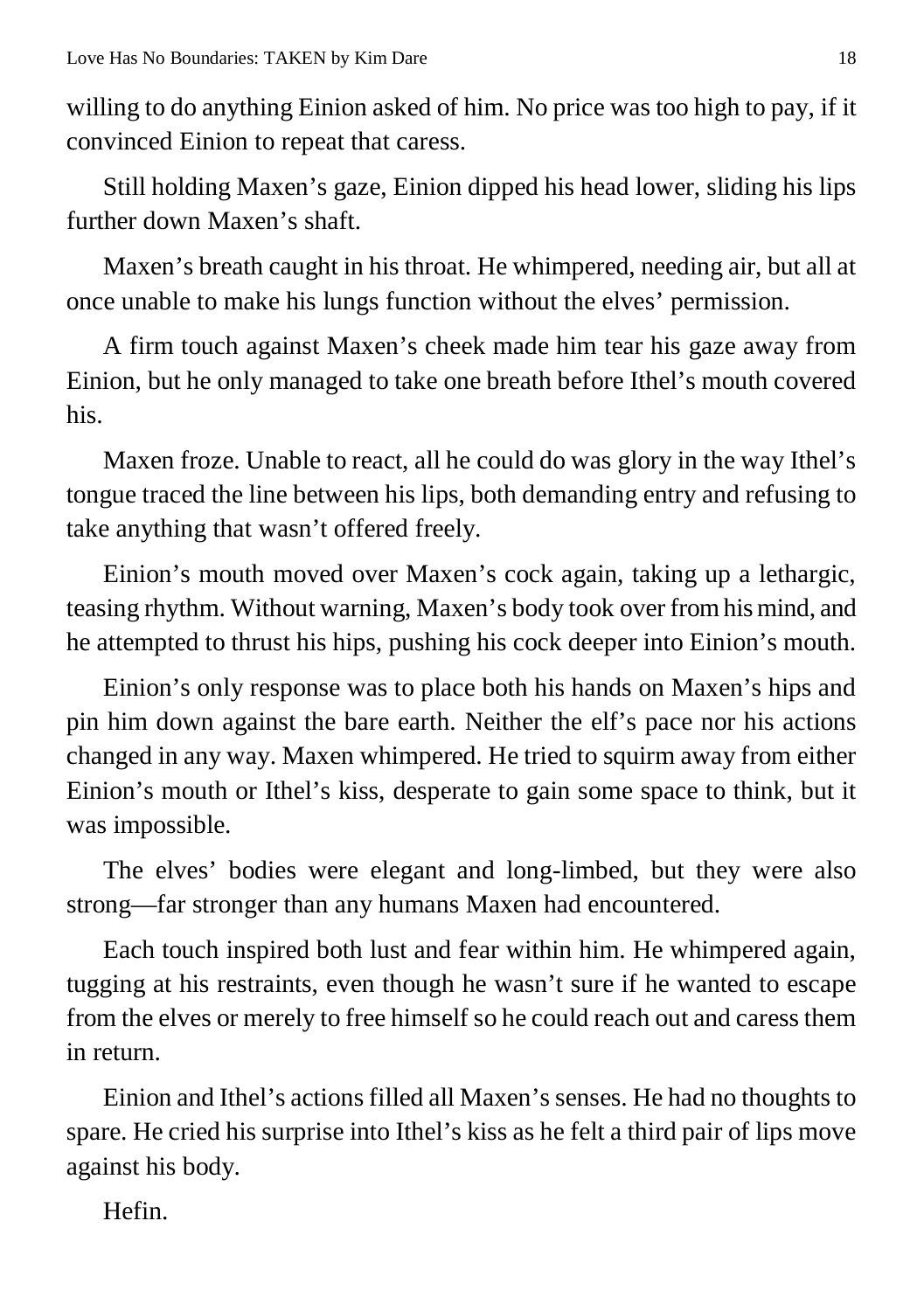Starting at his neck, the third elf traced a trail of kisses down Maxen's body. Inch by inch, he set more and more nerve endings alight. Maxen gasped for breath as Hefin's path took him across one of his nipples.

Maxen arched his back, instinctively trying to keep Hefin's kisses there. For a moment, the elf seemed to hesitate. Then, he circled Maxen's nipple with his tongue. He sucked delicately around the sensitive little bit of flesh. Added to the sensations provided by the other elves, it was almost enough to let Maxen reach his climax.

He squirmed against his restraints, trying to thrust into Einion's mouth, and desperately attempting to match Ithel kiss for kiss. He was right on the edge of his pleasure. Expectation flooded his body. His muscles tensed and—

Maxen whimpered into Ithel's kiss as Einion's mouth suddenly disappeared from his world. He tried to turn away from Ithel, desperate to know what had happened, what had gone wrong.

No—Ithel kept his hand on his cheek, holding him in place.

Hefin's mouth left him within seconds, making Maxen whimper again. Still, Ithel didn't release him. He continued the kiss as if nothing had changed. It was only when Maxen gave in and accepted the kiss that Ithel slowly pulled away, leaving Maxen abandoned and alone—even while their hands still remained on his skin.

Maxen peered up at them. The elves were exchanging speaking looks above him. Not one of them glanced down at him. It was almost as if they were so focused on each other they had forgotten he was there.

A tiny nod from Ithel, and Einion smiled. He moved his hands from where they'd rested on Maxen's hips, sliding them both down between Maxen's legs until his gloved fingers caressed Maxen's balls.

Another nod from Ithel, and Hefin moved away from them all. There was no time for Maxen to worry about that, because Ithel was moving too, guiding Maxen to lie back, flat on the earth.

"What's happening, what are you—?"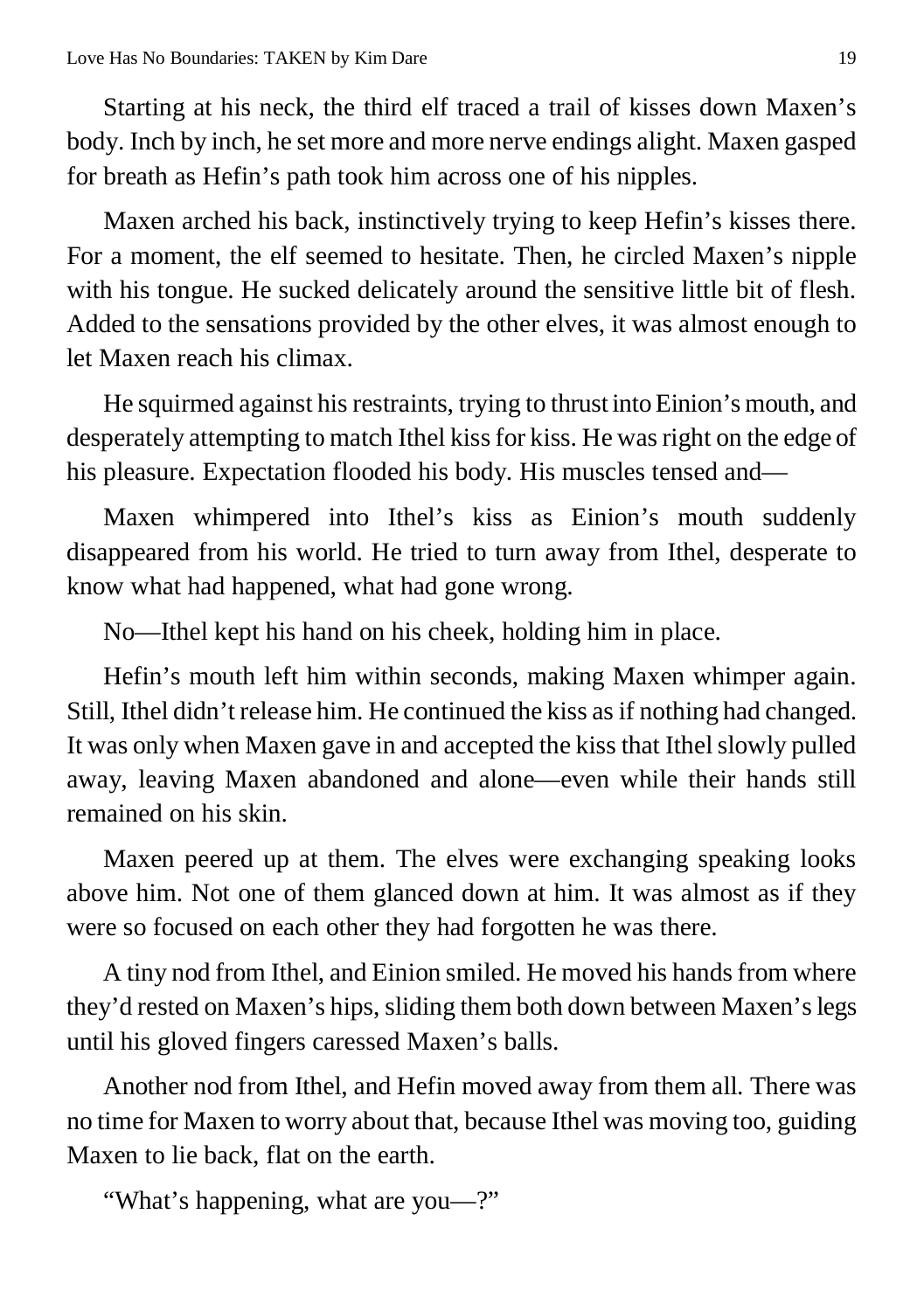Ithel placed a fingertip on Maxen's lips. He didn't have to mention the gag aloud. Maxen remembered his earlier warning well enough. Ithel smiled when he saw the way Maxen instinctively pressed his lips together.

Metal links rattled and the chains across Maxen's chest once more pinned him flat against the floor.

Hefin returned and handed something to Einion. Maxen tried to lift his head and see what it was, but the chains made it impossible. Unable to remain entirely still, he clenched and unclenched his fists, trying to expel his energy in a way that wouldn't offend the elves.

Einion's hands left Maxen for several seconds. When his fingers returned to Maxen's skin, the gloves were gone, and his touch didn't move against either his balls or his cock. He rubbed his fingertips firmly against Maxen's hole. Whatever Hefin had brought across the room, it slicked Einion's touch, and his fingers slid easily against the sensitive ring of muscle.

Maxen stared up at the elves. Each seemed to understand what was happening without a word needing to be spoken between them. Maxen closed his eyes as Einion circled his hole with his fingertips, teasing and testing the flesh there. No human had ever touched him that way. He bit down on his bottom lip as unfamiliar sensations assaulted his mind.

The pressure behind Einion's caresses increased. One of his fingertips slid into Maxen's hole. He twisted against the chains. Opening his eyes to stare up at the elves in shock as he saw what the other two elves were doing. He blinked rapidly, clearing his vision, making sure he didn't miss another second of it. As he watched, Ithel kissed Hefin again. Sliding his arms around the youngest elf, Ithel pulled him closer. Time seemed to stand still as the kiss morphed into another, then another.

Maxen's lips parted. He would have given anything to have been able to sit upright and join their kiss. His chains clinked. Einion chuckled, drawing Maxen's attention away from the other elves' kiss.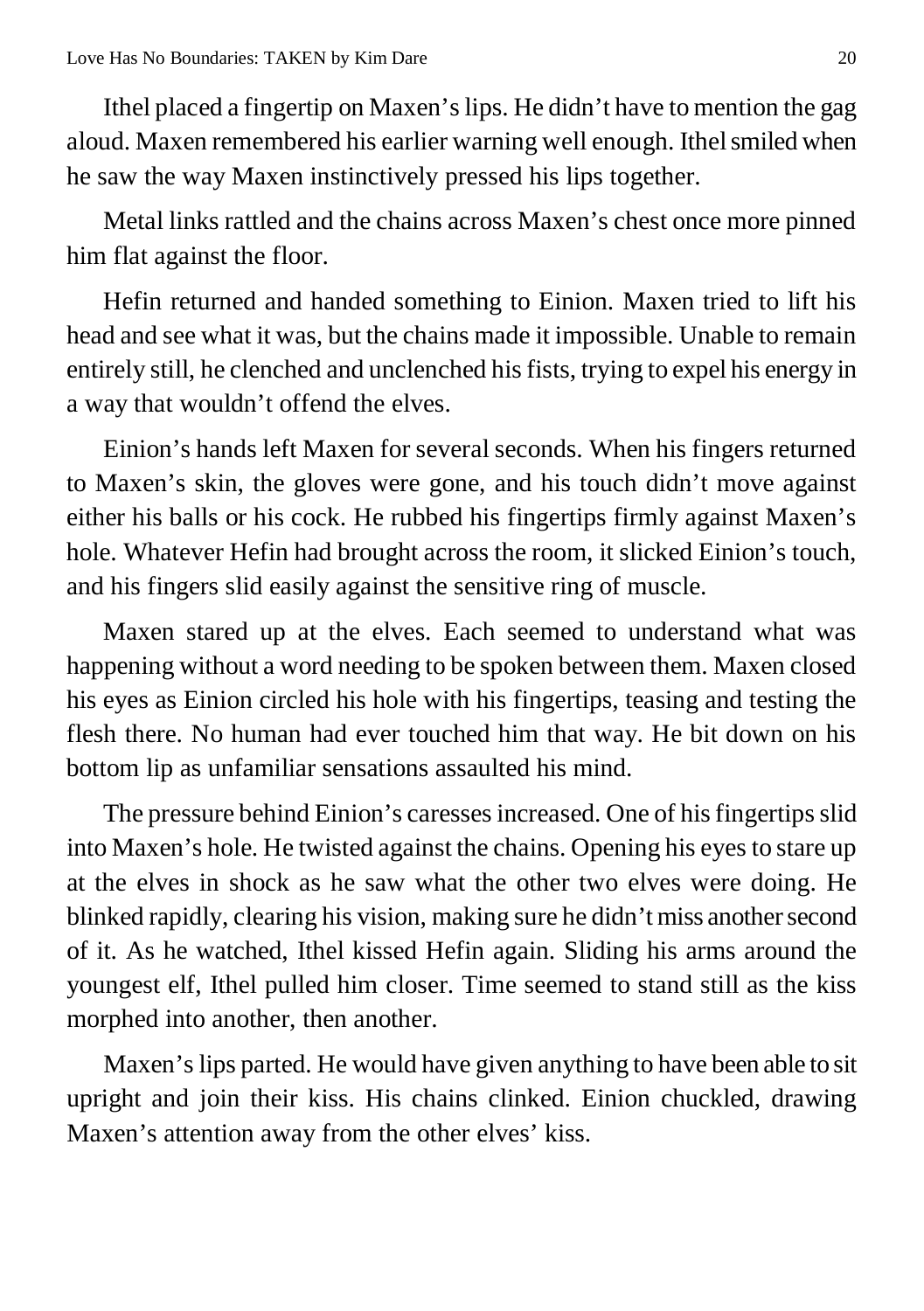Maxen looked toward Einion just in time to allow Einion to see his expression change when the elf slid a second finger inside him and stretched his hole open further.

Glancing back at Ithel and Hefin, Maxen realised that the elves had cast aside their clothes. Each elf was now completely naked but for their intricate metalwork jewellery. Tearing his attention away from the kiss, Maxen turned his gaze toward the elves' cocks. Ithel had his hand wrapped firmly around Hefin's shaft—the gems in his rings caught the light and sparkled as he caressed him.

When the elves knelt, their cocks were brought closer to Maxen's eye level. He suddenly had a perfect vantage point. Head turned to the side, he watched, fascinated, as Ithel stroked Hefin's shaft again and again. He heard Hefin's breathing change as Ithel tightened his grip around him.

Gradually, Maxen managed to look at other parts of the elves' bodies, and he realised that they had rearranged themselves. Ithel now knelt behind Hefin. With one hand on Hefin's chest, Ithel tugged him back so their bodies were pressed tightly together.

Ithel looked over Hefin's shoulder, directly at Maxen. "You liked the way Einion's lips felt against your cock," he reminded him.

It would have been stupid to deny it. Maxen nodded slightly.

Ithel moved forward. Hefin had little choice but to do the same. The youngest of the three elves had his head tilted back in pleasure. He stared up at the ceiling just as Maxen had a few minutes before.

Another movement forward by both elves, and Hefin's shaft was just a few inches from Maxen's face. Looking up, Maxen met Ithel's gaze for a moment, before quickly returning his attention to Hefin's cock.

If the humans guessed what the elves had done with him, he would be killed anyway. He had nothing left to lose, no reason to do anything other than what he'd wished to do with another man for as long as he could remember. Lifting his head away from the cold earth and straining against his chains, he was just able to brush his lips against the tip of Hefin's cock.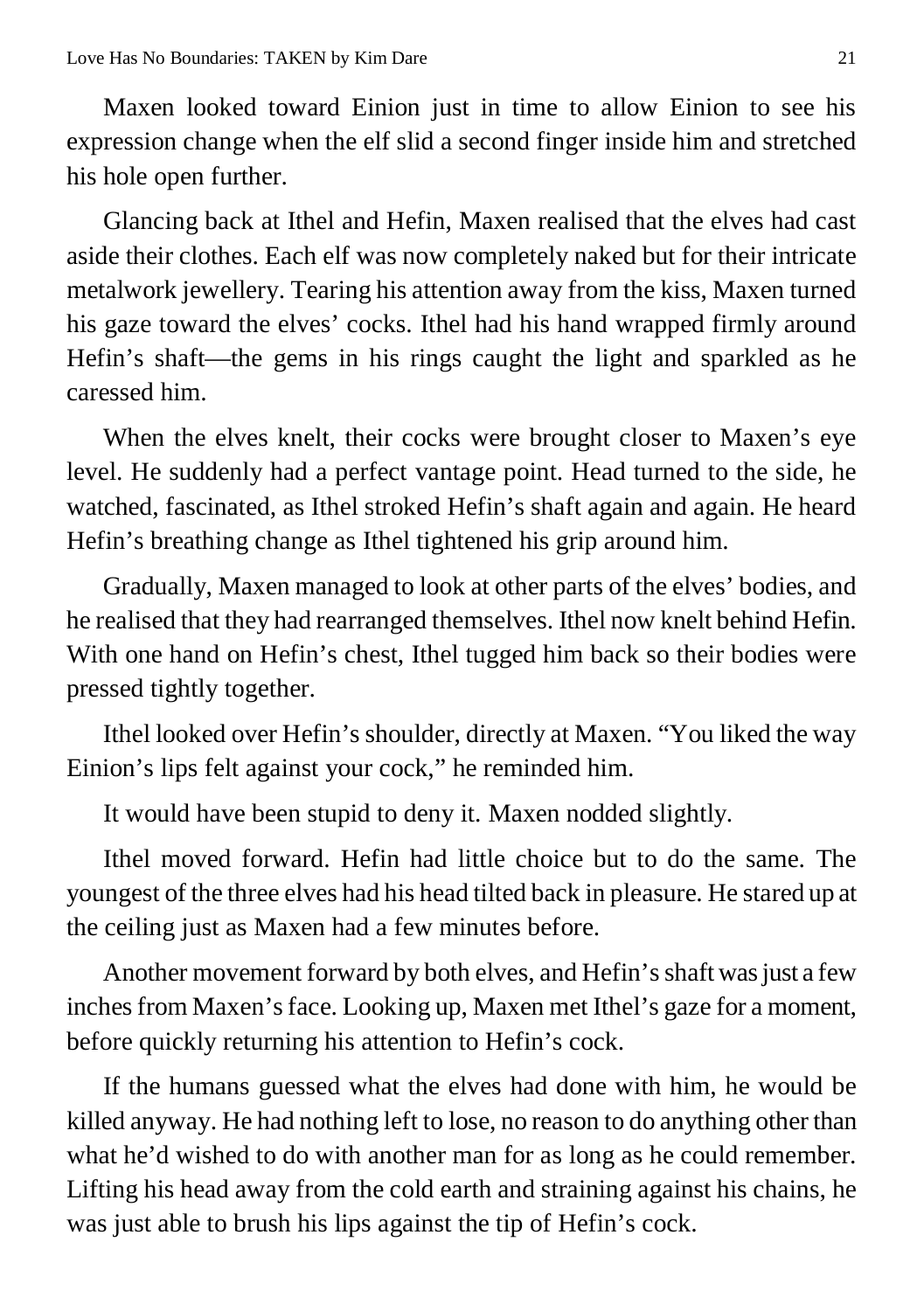Hefin's whole body jerked. Ithel smiled and shuffled forward again, pushing Hefin closer to Maxen, making it easier for Maxen to wrap his lips around the topmost part of Hefin's erection.

Hefin seemed to melt back against Ithel, as if all his strength had to leave him in order to make more room for pleasure in his body. Ithel whispered something in Hefin's ear, too low for Maxen to be able to make out the words. Whatever was said, Hefin nodded his agreement with it.

Maxen moved his tongue against the very tip of the elf's cock, trying to copy the way Einion had kissed his own flesh earlier. It was impossible. His mouth was so clumsy compared to Einion's. His tongue refused to curl and flutter against Hefin's cock the way it should have.

Maxen whimpered his frustration.

Hefin murmured his approval, and the taste of him grew stronger in Maxen's mouth—sweet and salty at the same time. Maxen swallowed rapidly, eager for more. He moaned around Hefin's shaft. That sound seemed to please the elf, too. There was no reason for Maxen to try to remain silent in order to please the man he held within his mouth.

There was freedom in that knowledge. When Einion's fingers moved deep inside him and found some magical point, Maxen didn't try to keep his pleasure at the discovery to himself. Bliss unlike anything he'd ever known shot through him, and he let all the elves know.

Perhaps, in his pleasure, he'd made some sort of noise that sounded like a complaint. Einion took away his fingers, but Maxen couldn't protest—that would have meant taking his mouth away from Hefin, and he couldn't lose his connection to both elves in such quick succession. He knew he wouldn't survive such a loss.

With his head turned toward Hefin, Maxen had no way of determining what Einion was doing now. He rocked his hips, praying that his skin would brush against the elf's body and he would at least know where Einion was.

*Yes!*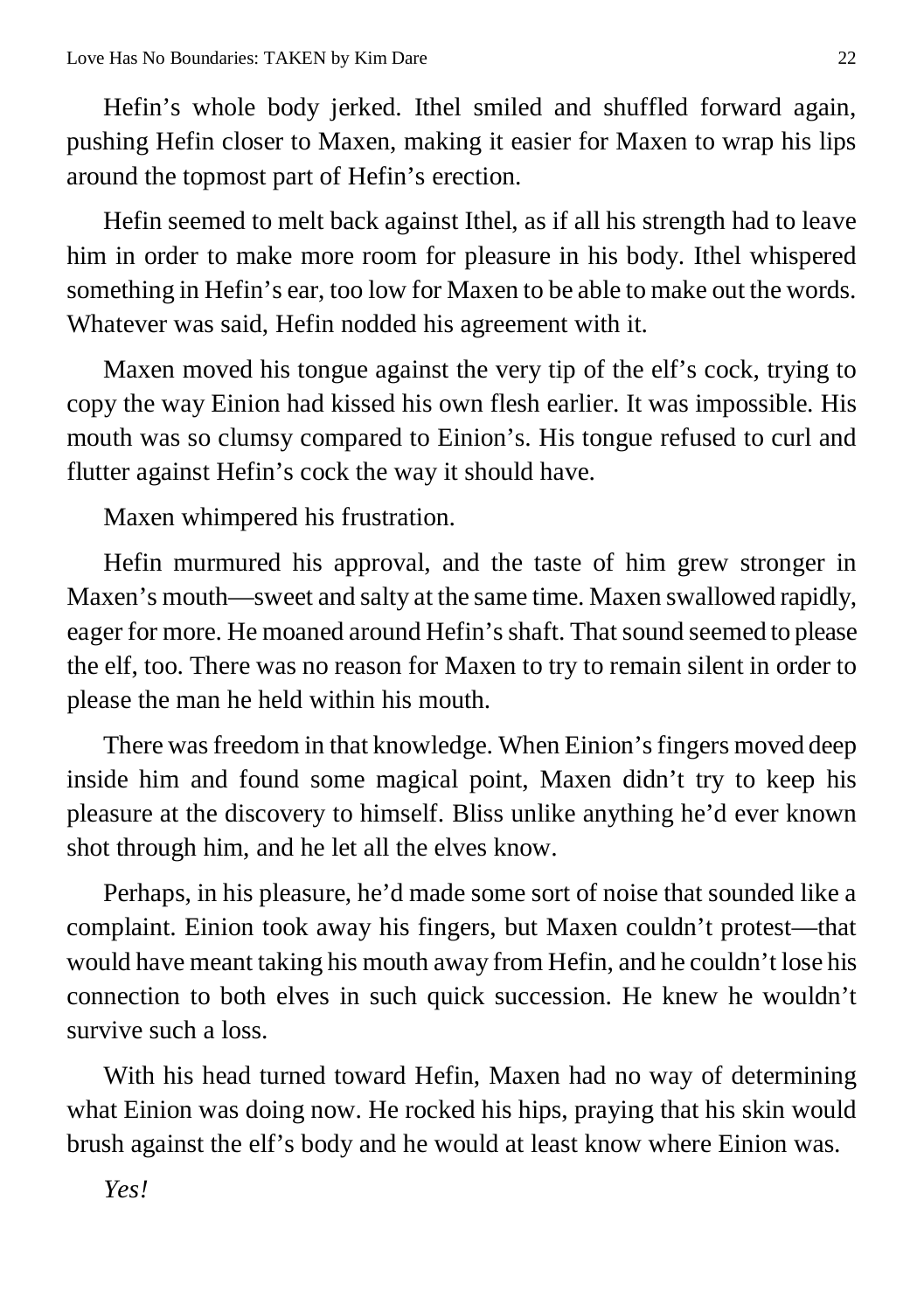Einion's hands came to rest on Maxen's skin once more. They settled on hisflanks, pinning him against the ground. For a moment, Maxen thought that Einion intended to wrap his lips around his cock and grant him the same pleasure as before. The idea of feeling an elf's mouth against his shaft, while his own lips still caressed Hefin's cock, was enough to make Maxen's mind race.

But, no… Something pressed against Maxen's hole instead. All of the elves' hands were accounted for. That left only one possibility.

Maxen opened his eyes but the angles were all wrong. It was impossible for him to see what Einion was doing. He was blind to all details as he felt Einion push forward and settle his cock deep within his arse for the first time.

Maxen gasped around Hefin's cock and squirmed within hisrestraints. The sensation was unlike anything he'd ever experienced, beyond anything he'd imagined possible.

The villagers would kill him if they knew, but in that moment, he knew it would be worth dying for. He tugged at his chains, but he had no interest in getting away from the elves. He needed to reach out to them, to touch them and explore their bodies, just as they'd touched him.

He had to have everything—everything he'd been afraid to want, afraid to need from another man. He sucked more firmly around Hefin's cock as Einion thrust deep within him, and came as close to bliss as any human could.

Past Hefin, Maxen saw Ithel move away. The leader of the three elves moved around Maxen. His silvery-white cloak was gone and Ithel held his cock in his hand, gently stroking his shaft as he moved to kneel on the other side of Maxen. His skin was very pale. His glans stood out in stark contrast to his shaft as his strokes drew back his foreskin.

As he desperately tried to make his tongue caress Hefin's cock in the way that would best please the elf, Maxen watched Ithel out of the corner of his eye. He saw Ithel reach across to Hefin and slide his fingers into the long, dark strands of hair. Tugging Hefin forward, Ithel brought their lips together in a fierce kiss.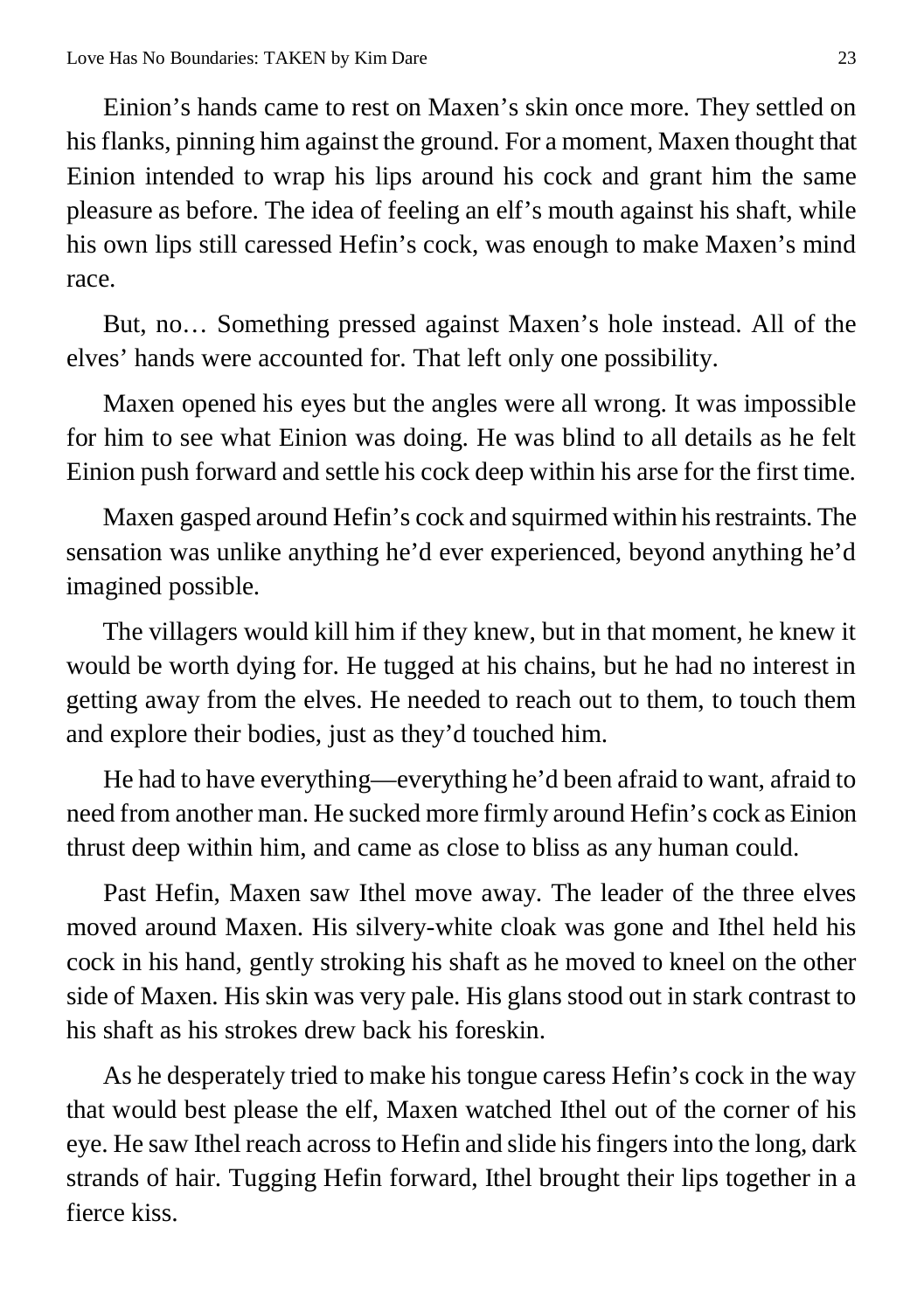As Hefin leaned closer to Ithel, his cock slid deeper between Maxen's lips. It was too much. A wave of uncertainty roared through Maxen, and he pulled back, gasping for breath. He turned his head, looking directly up into the kiss. They were so beautiful, so perfect.

Turning his head a little more, Maxen realised that Ithel's bare shaft was now just a few inches away from his cheek. He twisted his neck and brought his lips to the head of Ithel's shaft. He ran his tongue over the tip. Ithelswayed forward, allowing Maxen to wrap his lips around the head, but he didn't push so deeply within his mouth as Hefin had a moment before.

Pleasure danced in Maxen's veins. His mind couldn't keep up, couldn't process it all. The village, Lord Brackenridge, the guards—they were all far away, in a world that barely existed.

Something brushed against Maxen's right cheek. Maxen had to release Ithel's shaft in order to turn his head.

Hefin's cock was just an inch from his lips. Both shafts were so close to his mouth. Not knowing what else to do, Maxen turned to first one, then the other, trying his best to please both elves at the same time, glorying in the subtle differences in their tastes. But it was impossible for him to concentrate completely on either elf's pleasure.

Einion's thrusts sped up. The bliss he sent racing through Maxen's body with every movement made any sort of complex thought process impossible. Maxen was now operating entirely on instinct, and his instincts said that he should do everything in his power to please the men around him. If this wasto be his only chance to find this kind of intimacy with another man, he had to take it.

Ithel and Hefin drew closer to each other, until the tips of their shafts almost touched directly in front of Maxen's lips. Maxen licked and mouthed the heads, unable to take either deep in his mouth for more than a few seconds, before the other elf demanded his attention.

Maxen pulled at his chains again, more desperate to reach out to the elves than ever. Every link held strong.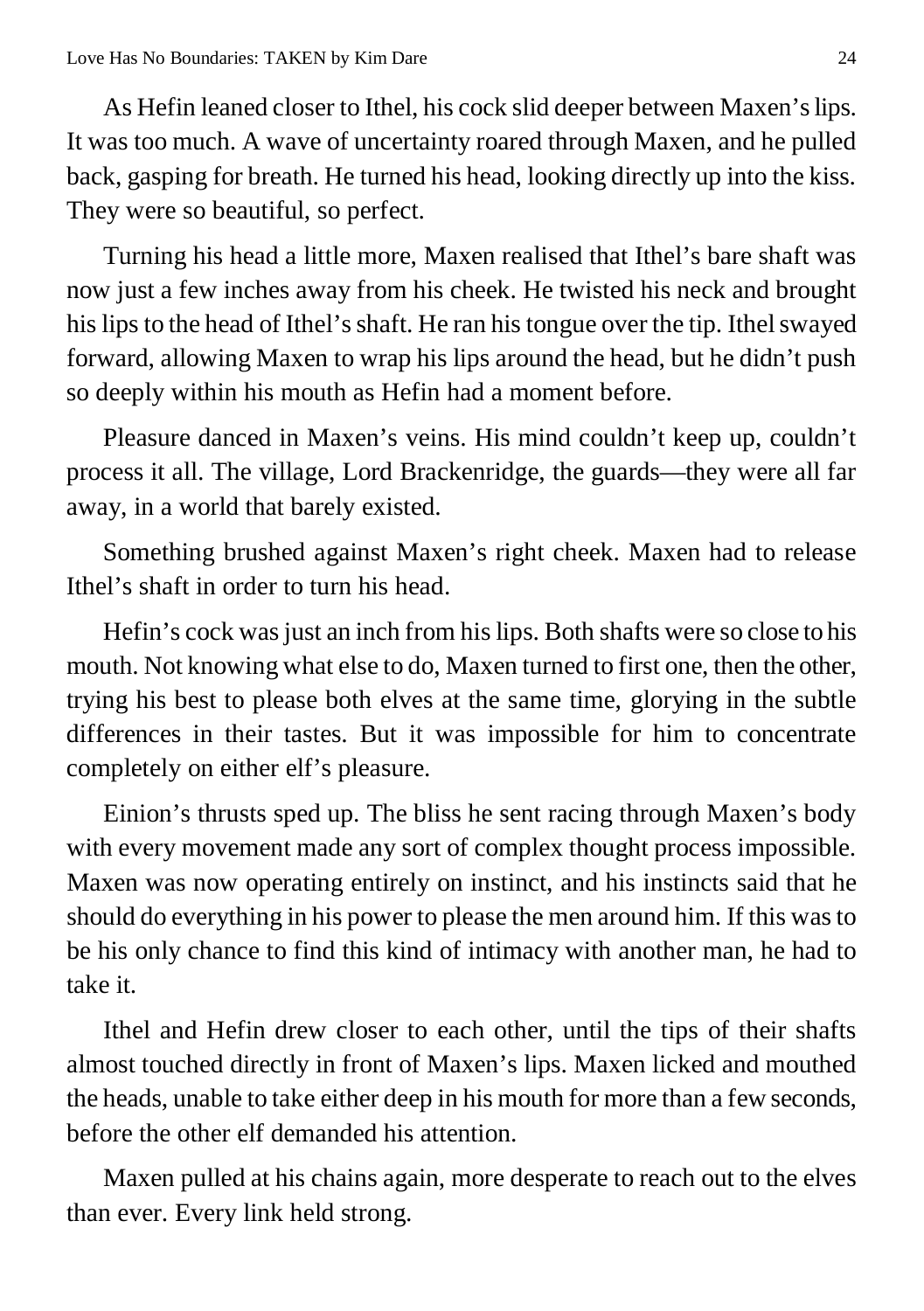He stilled as he realised that something about Einion's movements had altered. The angles changed. Maxen looked up and saw that Einion had leaned closer to the others and joined in the kiss that arced above Maxen's prone body.

Hefin and Ithel both welcomed Einion into the kiss, tilting their heads to make space for him. Einion's mood changed then. His thrusts became harder, rougher. His fingers bit into Maxen's sides as he ploughed deep inside him several times in quick succession.

Einion yelled out into the three-way kiss, his hips jerking one more time before he stilled. Ithel's hand appeared on Maxen's cheek and guided him to wrap his lips around the tip of Hefin's shaft. He was only just in time. Hefin gasped and spilled into Maxen's mouth as he found his pleasure.

Maxen didn't have time to think, only to swallow as quickly as he could. Within moments, Ithel's touch fell on his cheek again, demanding that Maxen turn back to face him. This time, at least, Maxen knew what to expect. He willingly opened his mouth to receive Ithel's cock. He swallowed rapidly until Ithel's hips stilled and he had taken everything both elves had to give.

Collapsing back on the hard earth, Maxen looked up at the elves. One kiss between the three of them had led to another, then another. There was less hunger in their kisses now, more gentleness—even from Einion. They smiled as they kissed and nuzzled each other, trailing their lips over each other's necks and faces.

Slowly, Einion pulled away, separating his body from Maxen's. They seemed to have forgotten he wasthere. If they cared whether or not he'd found his own climax, they showed no sign of it. Maxen's cock still stood proudly away from his body, aching for release. If there had been any way he could free his hands and reach for his own shaft, he wouldn't have spoken, but he didn't have that choice.

"Please?"

Watching their kiss while unable to satisfy his own needs was torture.

"Please?" he whispered again.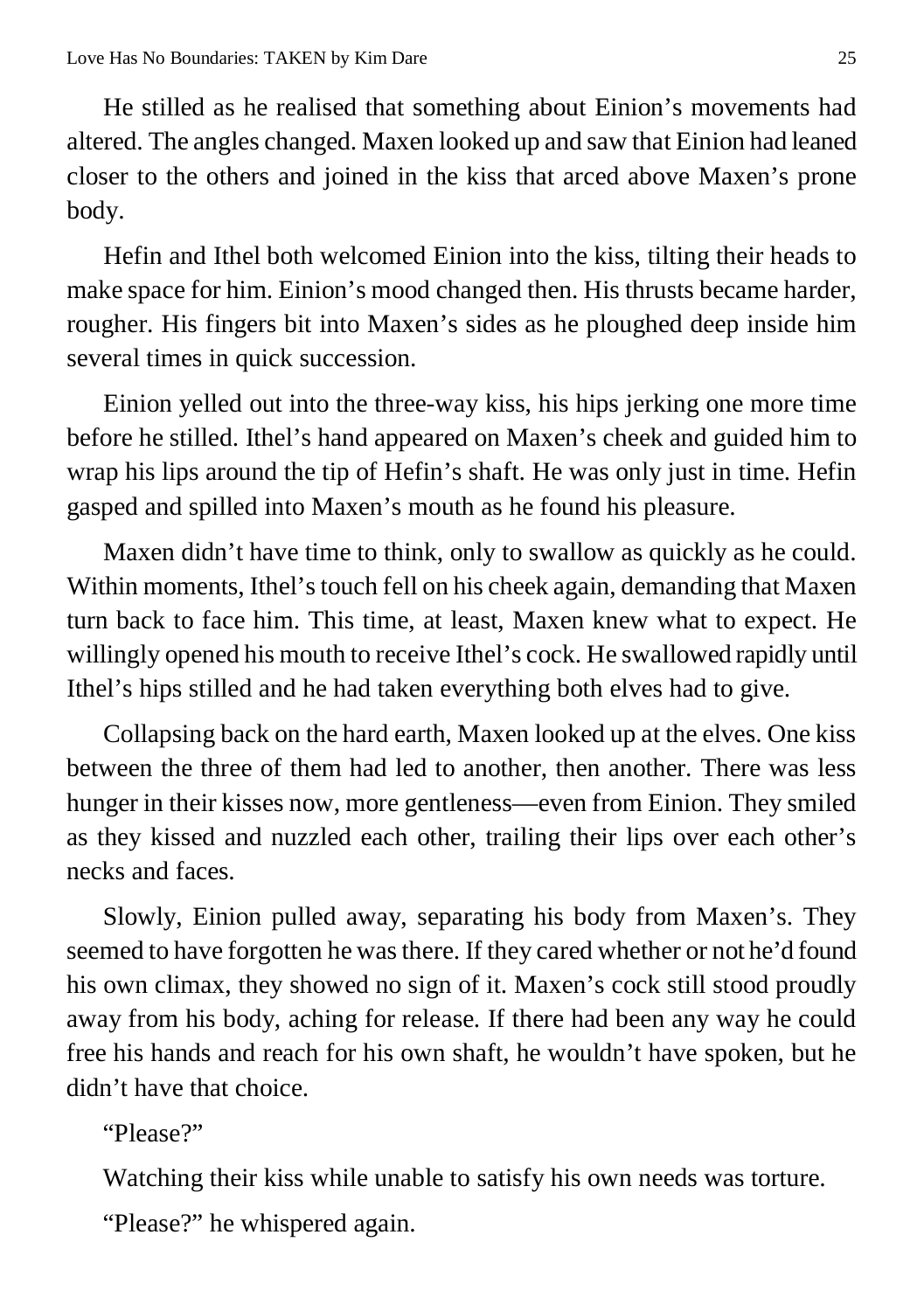At least one of the elves must have heard him. They all pulled slightly back from each other and looked down at him. There was no way they could have failed to understand what he wanted. Einion smiled, the same way he had when he first realised how much power he had over Maxen.

Hefin reached out toward Maxen's crotch. He was obviously about to take him in hand, but Ithel stopped him.

"Not yet." He spoke to Hefin, not Maxen. Any hint of apology in his voice was directed toward the other elf and not the human in their midst.

Hefin nodded his acceptance, but Maxen shook his head. None of the elves seemed to notice the gesture.

"We will leave him to rest now."

Maxen watched as the elves calmly picked up their clothes, rose to their feet, and strolled out of his line of sight. He tried to sit up and see where they went, but the chains held strong. Somewhere behind him he heard a door close and a heavy bolt slide into place. He collapsed back.

His whole body ached with need. He closed his eyes and bit down on his bottom lip, willing his body to accept that he wasn't going to find any pleasure that night. It was impossible. His skin still tingled everywhere the elves had touched him. His cock ached and refused to soften in the least.

He tugged at the cuffs around his wrists and the chains attached to his collar, but he knew there was no way he would ever break free. The only touch he would receive now was from the elves. He was completely at their mercy. All he could do was wait for their return.

\*\*\*\*

Maxen stirred, aware that something had woken him, but unsure what it might have been. He tried to sit up. The moment the chains pressed against his skin, his memory came flooding back.

#### *Elves!*

He'd lost count of the number of the times the three elves had visited him in the dungeon. He no longer had any idea how many times their hands had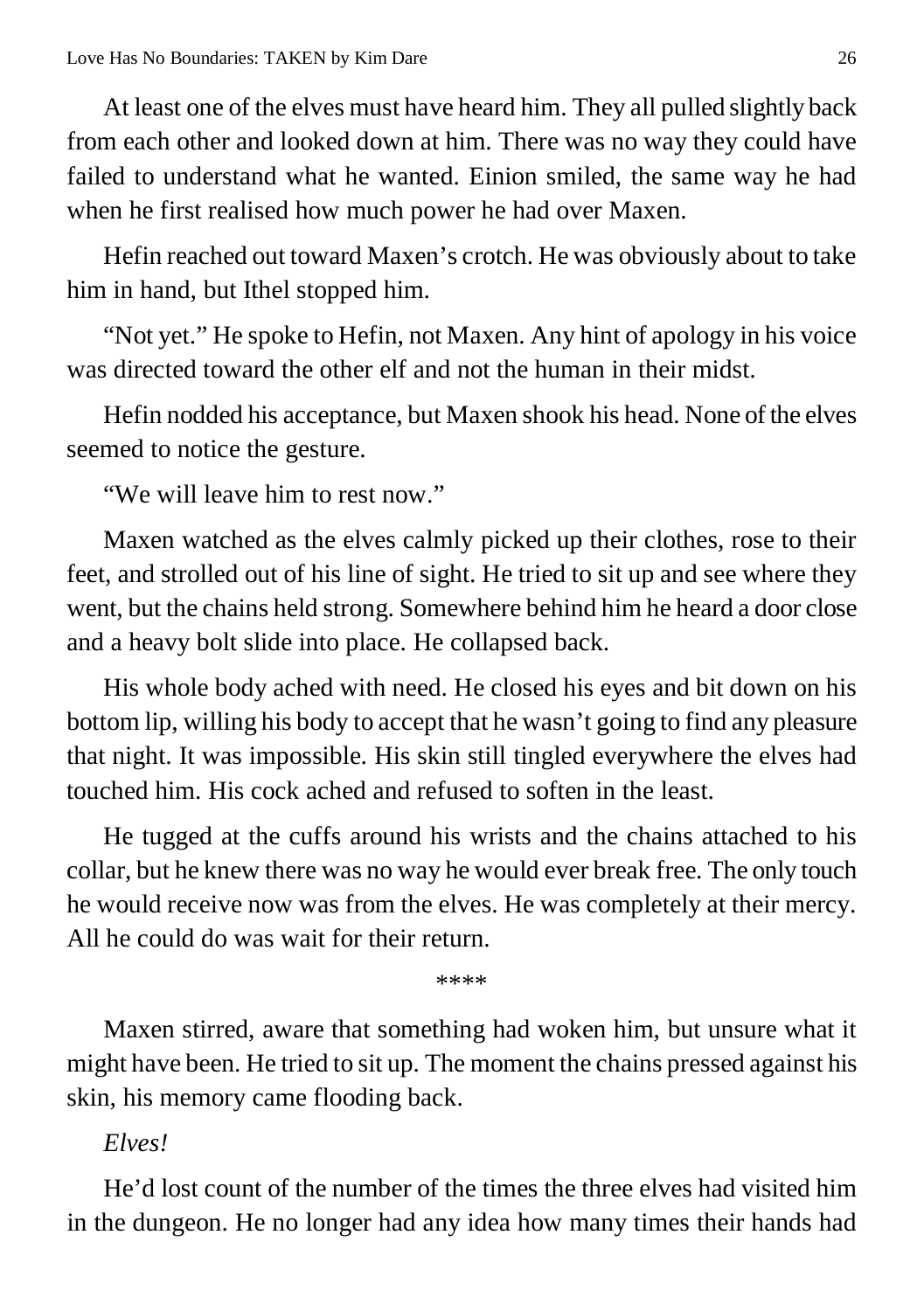moved over his skin, only to refuse to grant him that final caress that would have allowed him to achieve his pleasure.

He was sure he'd been in the dungeon for days, and maybe far longer. Out of sight of the sun, there was no way to calculate the passage of time. True, the elves had on occasion allowed him enough freedom to extend his limbs, to take the food they offered him, and to move around the dungeon to attend to other needs. But Maxen had no idea if they did so once a day, more often, less.

He just knew that the chains never left his body all at the same time. He was never permitted to leave the dungeon. In truth, being trapped there had ceased to scare him. He was warm and well fed, the chains were not painful, and the elves were not unkind. Only one fact kept him on edge, desperate for a freedom they seemed determined to deny him. He had not once succeeded in wrapping his hand around his own shaft and bringing himself the release he craved more strongly with each visit from the elves.

Maxen slowly lifted his head. Just as each time they came to him, all three elves were there. Maxen looked at them each in turn. They stared back at him, unblinking.

Ithel reached out to Maxen first, stroking his fingers down his cheek. Maxen swallowed rapidly. That chaste touch was all it took now. His body responded instantly. His shaft ached as he began to harden again.

It had taken a lifetime for him to recover his composure after the elves left him last time. It felt as if he'd only softened a few minutes ago. Stiffening again so soon was more a torment than pleasure.

Within seconds, six elfish hands moved across his skin and stroked through his hair, teasing him to the point of distraction. Maxen closed his eyes and bit down on the inside of his cheek. Hefin wrapped his fingers around Maxen's cock—that was all it took to push him past the point of all control.

"Please," Maxen whispered.

"Tell us what you want," Ithel ordered. The same order that had been given so many times.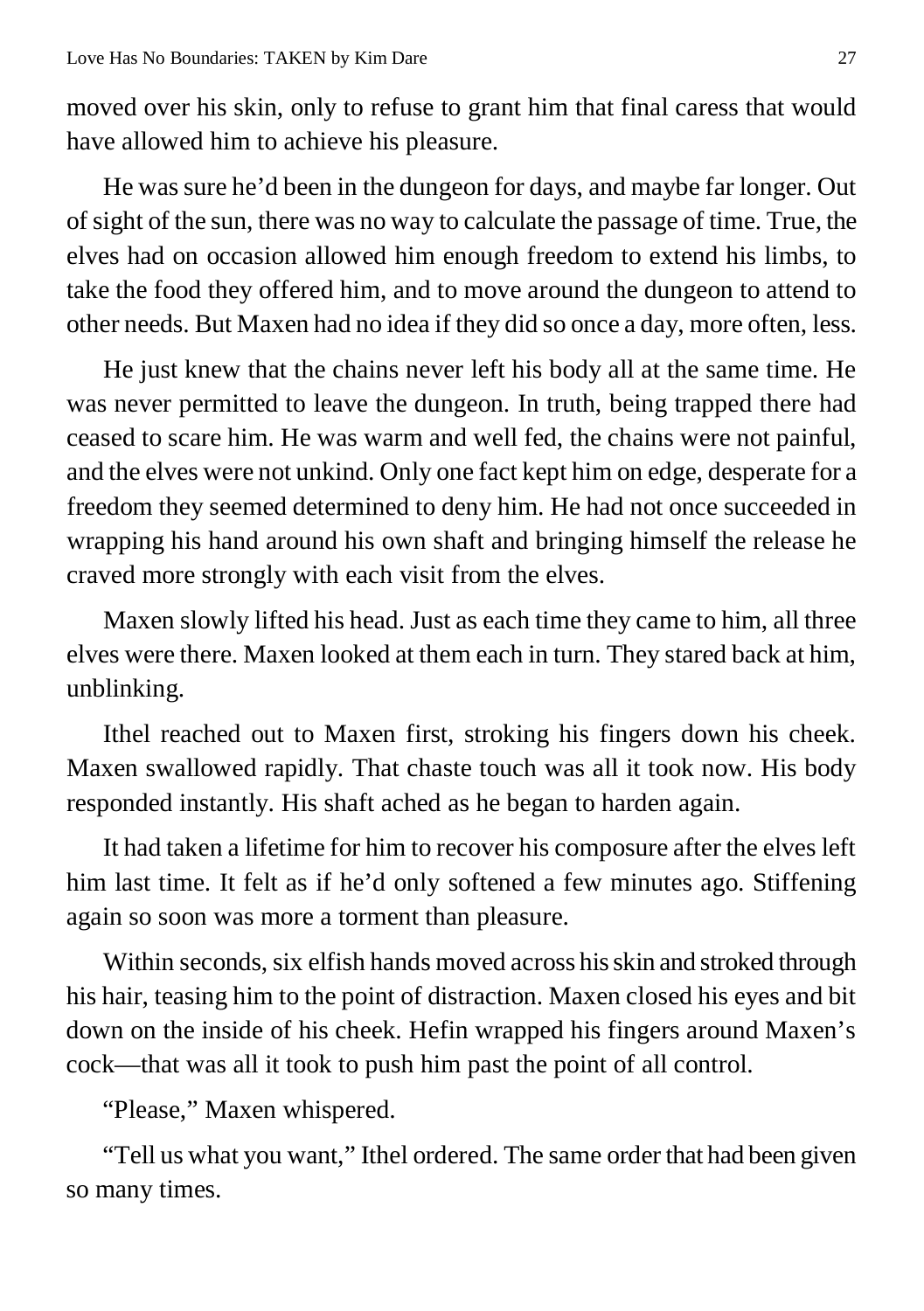Maxen blinked open his eyes and gazed up at Ithel, studying the serious eyes very carefully.

It had to be obvious, didn't it? Elves were not so different from humans the elves had proven that to him time and time again. They found their pleasure, with him and with each other, in exactly the sameway as hewould if only given the chance.

He opened his mouth, but once again the words lodged in his throat. He couldn't. Speaking of such things was wrong. Lord Brackenridge would have him killed for ever uttering such words.

He pressed his lips tightly together and turned his head, unable to look at any of the elves. The words still rose up inside him, unspeakable and irrepressible in equal measure.

"Please," Maxen whispered, as the last of his control failed him. He tried to rock his hips and push his cock against Hefin's palm. "I need… please… your hand…"

Looking up, he saw Hefin glance toward Ithel for permission. "Just our hands, is that all you wish to ask us for?"

Maxen's breath caught in his throat. He almost wished he had the gag between his lips; that he didn't have to make a choice to answer or remain silent—almost.

Hefin kept his hand around Maxen's shaft, tempting him, making it so difficult for him to think.

"Please," Maxen whispered again, forcing open his eyes and looking up at them each in turn.

"You may have whatever you ask for," Ithel promised.

Einion still stood on the other side of Maxen, tracing a pattern over Maxen's chest with his fingers while carefully studying Maxen's reactions.

Maxen squirmed, trying to push his body against all three of the elves' hands, but they all moved with him, refusing to give him anything unless he found the words and asked for it.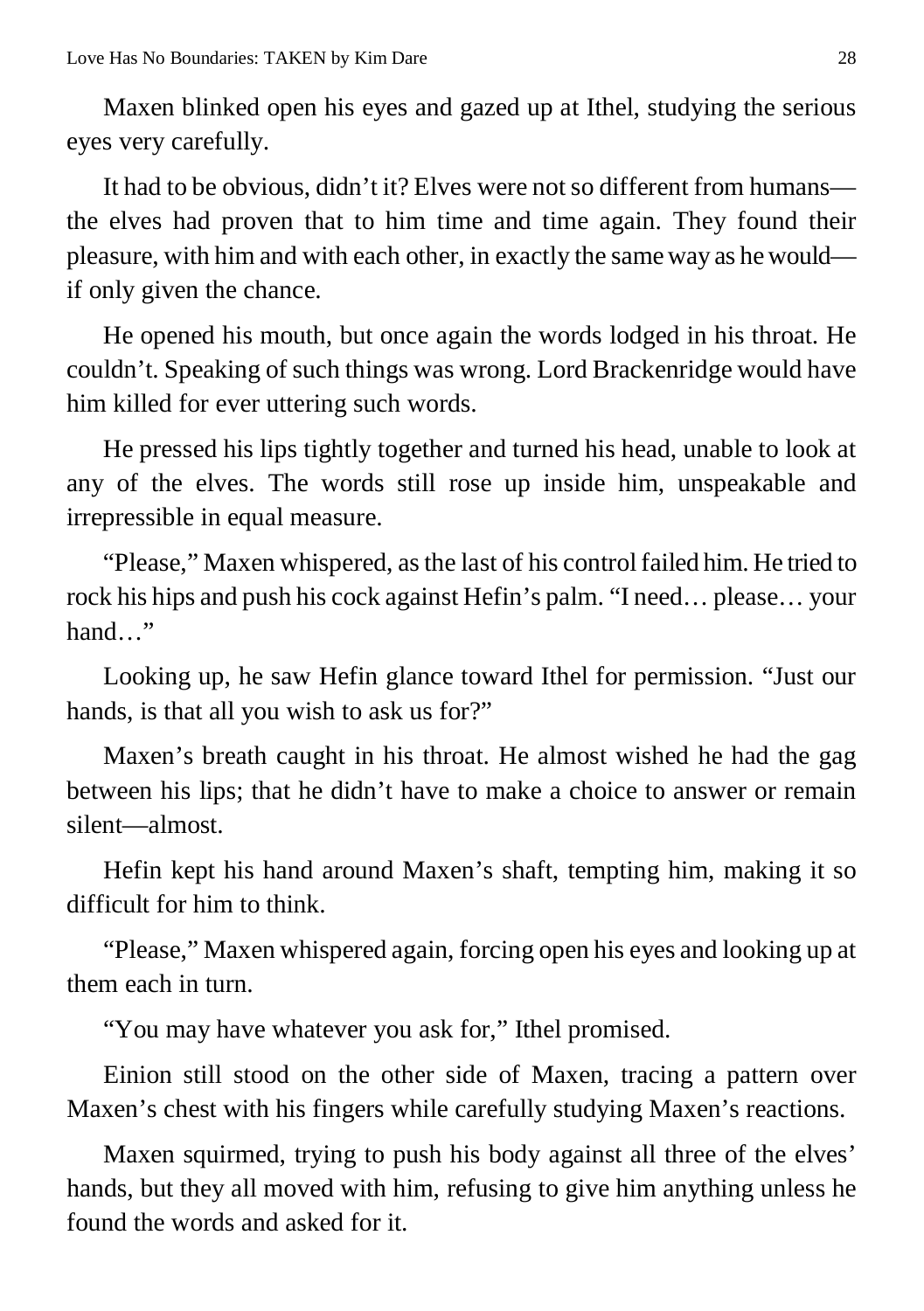"Everything," Maxen whispered, so softly he wasn't sure the word was audible to the other men. He barely even heard it himself, past the loud beat of his heart. But that didn't change the truth; he wanted everything the elves could offer him.

Einion leant forward. His kiss was hard and demanding, full of triumph and possession. Maxen felt another elf's mouth wrap around the tip of his cock, but he had no way of knowing if those lips belonged to Ithel or Hefin. All he knew was that wet heat filled his senses as an elf's tongue danced against his cock's head. Every thought Maxen might have possessed drained away.

He screamed into Einion's kiss as he came, jerking and pulling against his bonds. Lifetimes had passed by since the last time he had been permitted to find that sort of pleasure. Ecstasy slashed through him, threatening to tear out his soul as it cut deeper into his psyche than he'd ever guessed was possible.

His mind spun. He gasped for breath as Einion stepped back. With his eyes closed and his whole body trembling with the aftershocks of his pleasure, Maxen was barely aware of the elves moving slowly away from him.

His eyes dropped closed. For once, there was no need to lie in the darkness trying to force his body to relax and accept frustration as an inescapable part of his new life. Sleep claimed him within seconds.

\*\*\*\*

Still nine parts asleep, Maxen twisted his body and tried to roll onto his side. He failed. Something pressed down against his chest, holding him in place, making any large degree of movement impossible. He tried again. The pressure against his torso eased slightly. He yawned and rolled his shoulders as he turned to his left, but he made no effort to sit up. He had no interest in waking completely.

The world around him wasfar too warm and comfortable for him towish it away. He nuzzled against the fur blanket spread beneath him. It was softer than anything he'd ever felt against his skin before. He frowned slightly, sure that no such blanket had been there when he'd fallen asleep.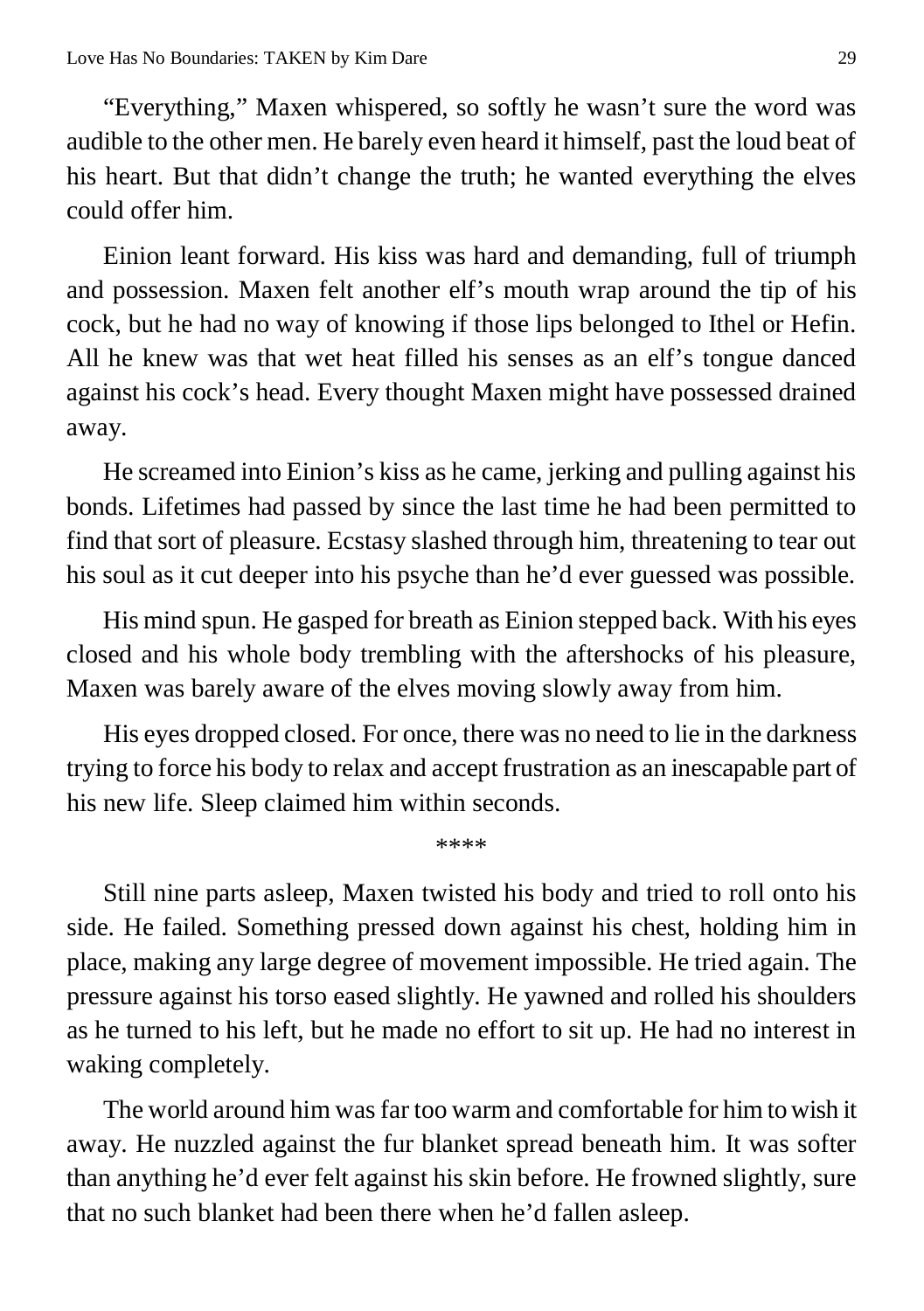It had to be some sort of dream. In which case, he had even less interest in waking up. This place was far more pleasant than his patch of bare earth alongside the fire in the round house, where there was always too much smoke and never enough heat.

Taking a deep breath, Maxen tugged at the blanket draped over him—it was just as soft as the one beneath him—and reached all the way down past the tips of his toes. There were no holes in it to let in draughts, no parts of his body that extended beyond what the fabric could cover. Maxen smiled, relishing each moment of perfect comfort and contentment.

"How much do you think he will come to remember over time?"

Maxen pulled the topmost blanket up higher, trying to cover his ears and block out any sound that might wake him.

"Perhaps it is best that he doesn't remember anything?"

#### *Hefin.*

The name pushed past Maxen's slumber and forced its way into the forefront of his mind.

#### *Hefin, Ithel and Einion.*

No, those names were all part of another dream—they had to be. No other explanation made any kind of sense. He was dreaming now, and he'd been dreaming then—strange, dangerous dreams that could never be spoken of, or even thought about once he woke. One more reason not to let slumber desert him before absolutely necessary.

"We know you are awake, Maxen."

All the relaxation and pleasure Maxen clung to disappeared like morning dew from the most fragile of spider's webs. He knew that voice. He forced himself to open his eyes.

A dream—he reminded himself of that several times. It had been a dream, and if the elves were still here, that was because it was still a dream. He cautiously sat up. The room was brightly lit by tall, narrow windows. The sun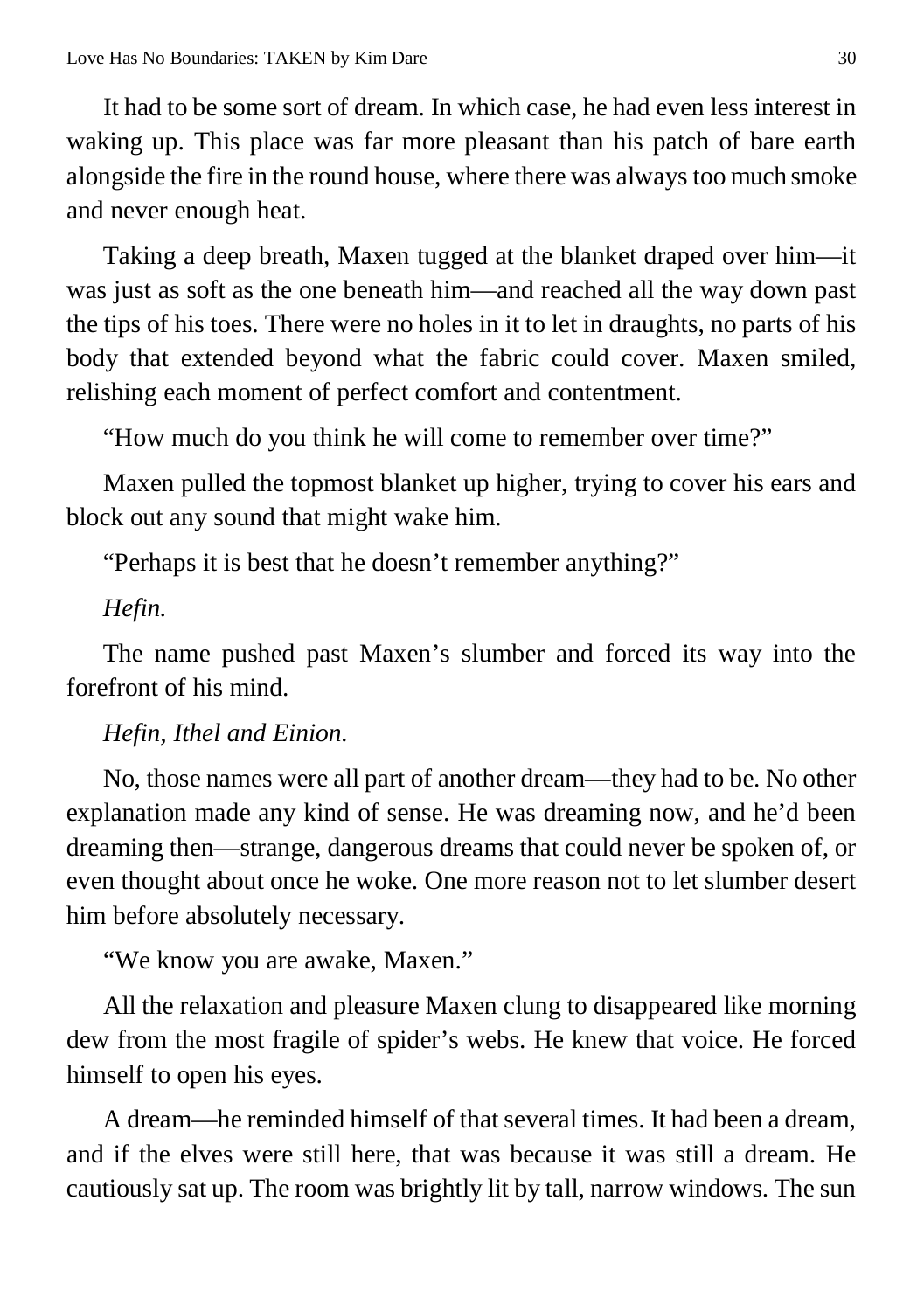poured in, blinding him. He blinked rapidly and lifted one hand to shield his eyes.

As unfamiliar as the world around him was, it didn't feel like a dream. There was nothing insubstantial about his surroundings. Three silhouettes stood between him and the windows—men with long hair and tall, graceful bodies—men whose ears grew into points, like those of elves.

Maxen lowered his hand as his eyes adjusted to the light, and he recognised the elves' faces. Part of him desperately wanted to cling to the idea of a dream, but another side of his mind sung with excitement. Would a dream be so consistent? Was it possible that the elves were really there?

If they were real, then the pleasure he'd felt had been real. The possibility of future pleasure might also be real…

"I remember what you, I mean what I…" Maxen cleared his throat. "I do remember everything that happened in the dungeon," he whispered.

Maxen glanced around him. This space couldn't have been more different from the gloom of the underground room. If that had been the elfin equivalent of the torture chambers below Lord Brackenridge's castle, then this room had to be the elfin version of the lord's most elaborate bedchamber.

Maxen took in the drapes hanging at each side of the high, arched windows, the delicate metalwork brackets supporting candles, and finally the blankets spread out, around and over him.

Slowly, he looked down at his wrists. There were very faint marks on the skin there—the shackles he'd been kept in had been real.

"We had no doubt that you'd remember your time with *us*," Ithel said.

Maxen moved on to study other parts of his body. There were other marks, scrapes and bruises.

"Do you remember how you got those injuries?" the elf asked.

Maxen shook his head.

"Have you any memory of what happened just before we found you?"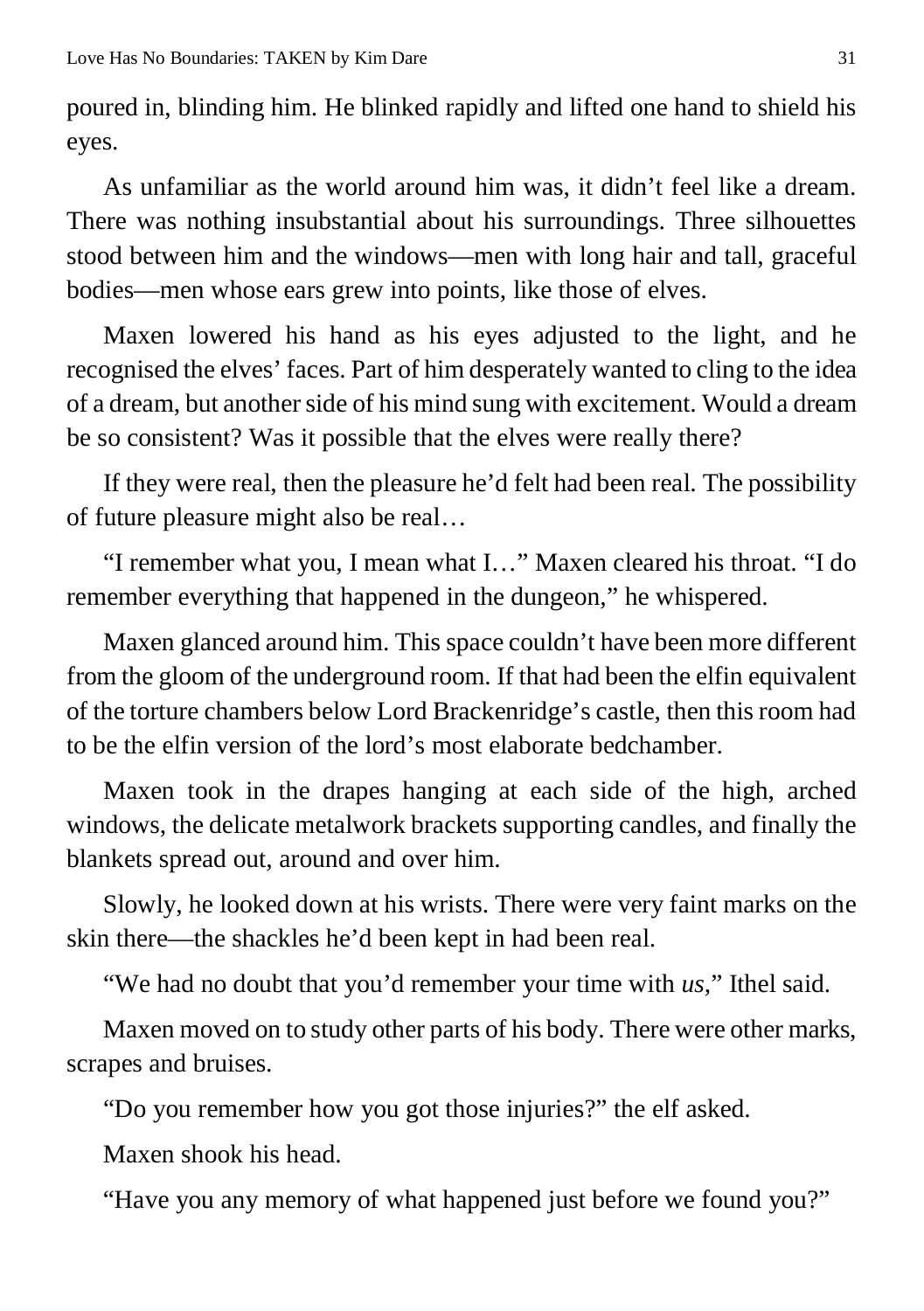All Maxen could do was shake his head again.

"You were in the forest," Ithel prompted.

Maxen peered at each of the elves in turn. Hefin looked concerned, but the only emotion in Einion's eyes was anger. Neither of them spoke. For now at least, it seemed that Ithel spoke for all three of them.

"I don't remember," Maxen whispered. There could have been many reasons why he might have been in the forest. He didn't only go there to meet other men who were—

"Your human lord, his guards were chasing you."

Maxen didn't need to remember anything specific in order for terror to course through his veins when he heard those words. "Why?" he demanded, shuffling back toward the edge of the blankets furthest away from the elves. "I didn't do anything."

Ithel stepped forward, his hands held out, palms facing Maxen. "You're safe now. No one can hurt you here. We won't let anyone hurt you."

Maxen pulled the blanket toward him, as if a piece of fabric as soft and as fine as gossamer could protect him from his fears. His memory was blank, but his imagination raced overtime. He felt the shock of discovery just as harshly as he could have if he was there in the forest at that moment.

Ithel knelt on the edge of the pile of blankets. "The man you were caught with ran in a different direction—they lost him among the trees. They managed to track you."

Maxen shook his head, but he didn't even know what he was trying to deny anymore.

"I believe you know what they think you did—what they believe it is wrong for a man to do with another man."

Maxen's breath caught in his throat. "They'll kill me," he whispered, more to himself than to the elves. Once the guards knew, they'd neverstop hunting a man.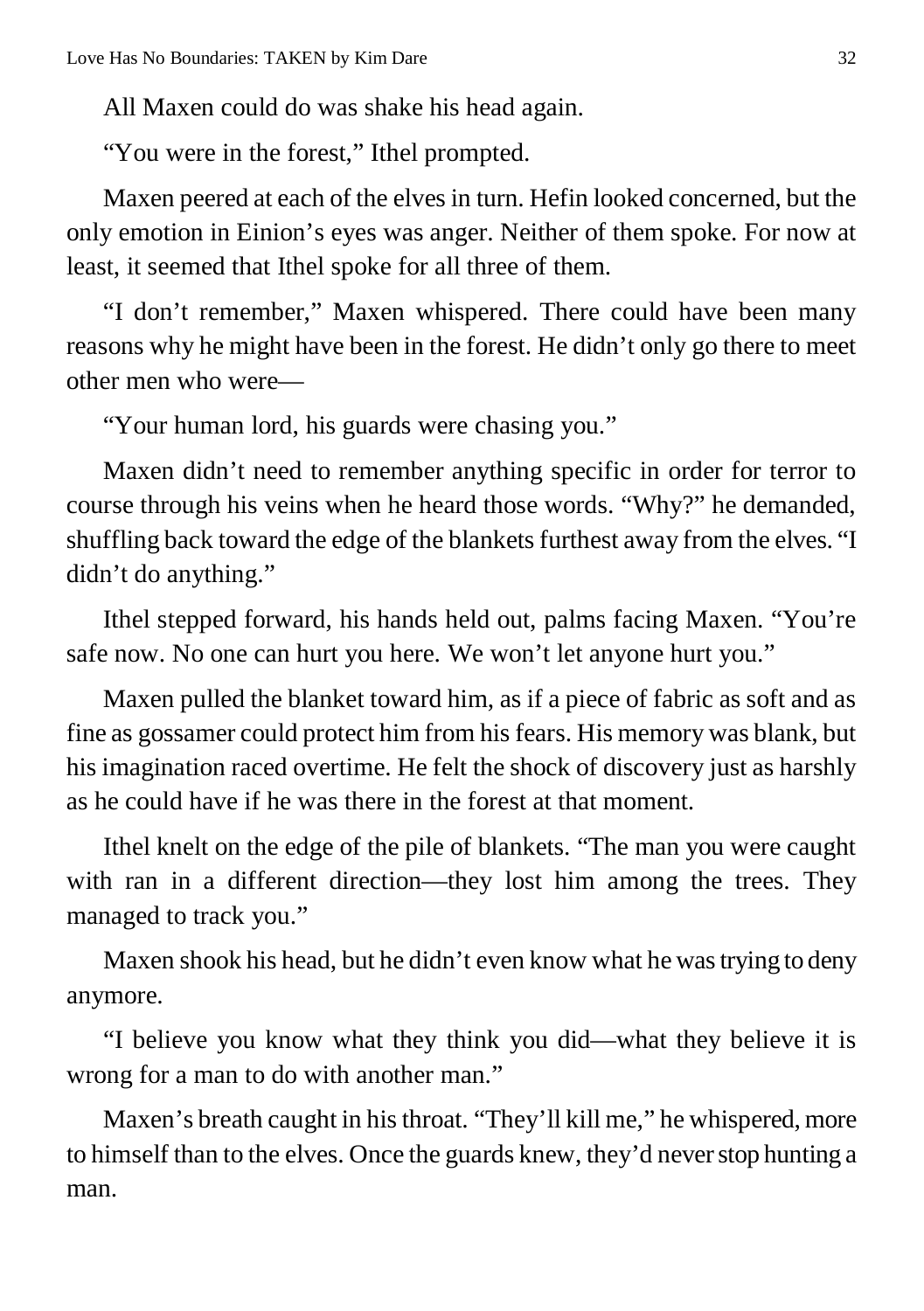"Here?" Ithel said. "Humans do not come here—not unless we bring them. Even then, there are traditions that have to be followed, which would make it impossible for them to hurt anyone. Did you think we refused to release you from your chains because we were scared of you?" He shook his head. "You had to admit, to us and to yourself, that you *want* to be here, that you are no threat to anyone in our kingdom."

Maxen glanced at Hefin and Einion, and then back to Ithel. Traditions were all well and good, but they couldn't compete with several miles' worth of distance between himself and Lord Brackenridge's guards. "Don't bring them here?" he begged. "Please?"

"They are not the kind of humans that we would ever bring here." Ithel smiled slightly.

Maxen failed to see any reason for good humour.

"There is only one reason why an elf brings a human into his kingdom."

Maxen stared into Ithel's eyes, willing himself to understand, even when Ithel seemed determined not to speak plainly.

"Elves have always formed strong bonds with each other," Ithel said, staring intently into Maxen's eyes. "And elfish law does not care if those who bond are male or female. However, there are times when it does not matter how much the elves care for each other, or love each other—the bonds between elves are always stronger when each of them is also bound to the same member of another species—a human for instance… and if that human should prove to enjoy following the lead of those elves all the better."

Maxen's eyes darted from one elf to another. "The three of you are… you all have a bond?"

"Yes."

For the first time, Ithel looked away from Maxen and turned his attention to Hefin and Ethel. They each stepped forward and lowered themselves onto their knees next to Ithel at the edge of the blankets.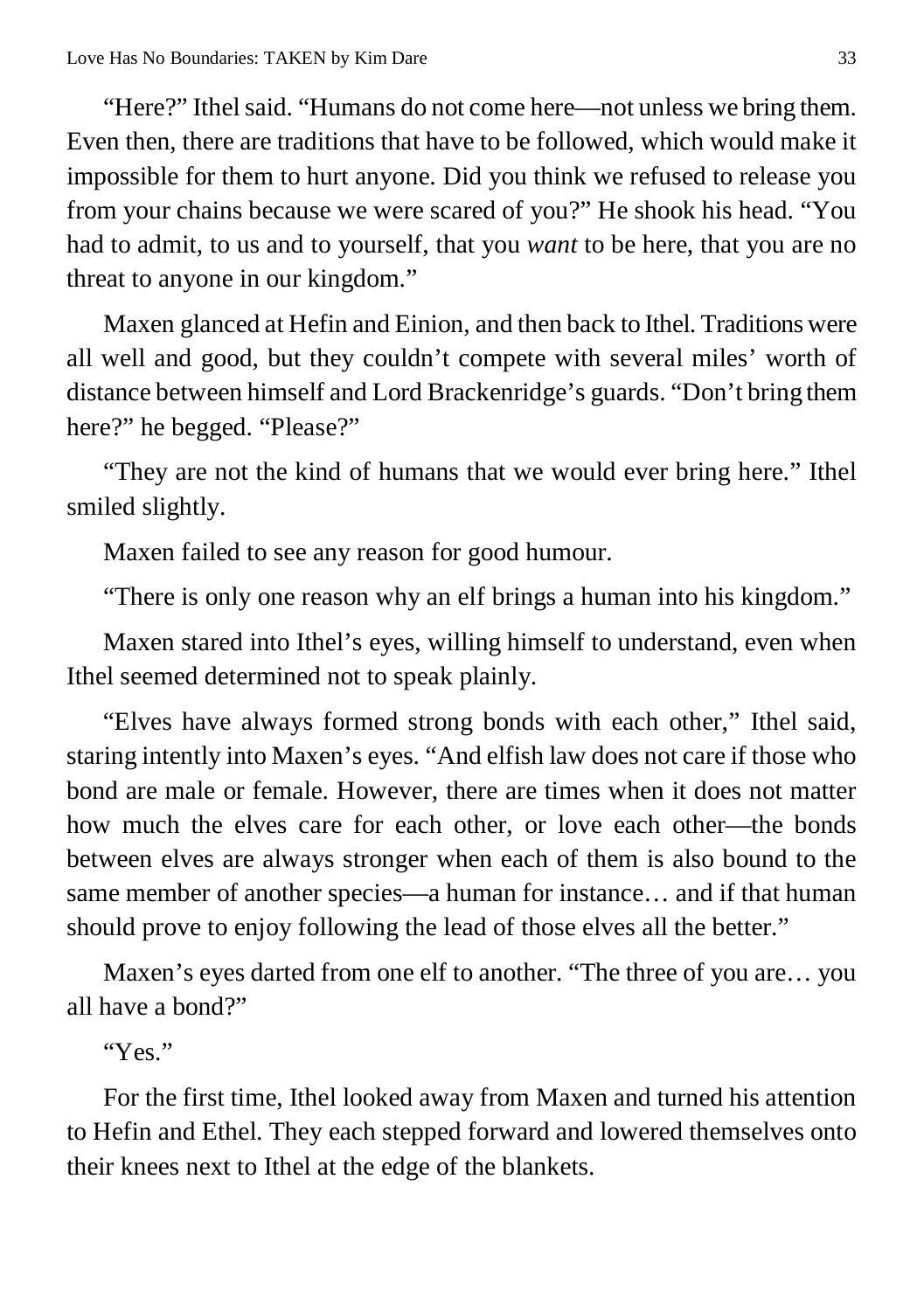"Not all humans are capable of forming bonds with elves," Hefin said. "The humans fill men's heads with so much pain, so much fear, and after the guards chased you, we weren't sure…"

"Sometimes a human's soul is so damaged by men's actions, it is impossible for them to form a bond with us," Ithel explained.

Maxen was in no condition to deal with any new source of fear. He shook his head again. "If I don't remember then…" Maxen whispered, barely able to force the words past his lips.

Ithel reached out and placed a gentle hand on Maxen's cheek. "You're perfect. A far better fit than we ever hoped to find among all the villages in the kingdom."

Maxen looked down. "The guards who were chasing me—"

"Are no longer able to hurt anyone," Einion cut in.

Maxen stared at him for several seconds.

"A human sword is little use against an elfish bow," Einion said, without any trace of regret. "Their bodies were delivered to the castle with our arrows still in place—the lord will know who dealt with them, and he will know why."

"This isn't the first time elves have stepped in when a villager would have been hurt by the guards for no worse crime than visiting the forest," Ithel said. "I doubt it will be the last."

At any other time, Maxen would have had a million questions. Right then, he only had one. "What… what happens to me now?"

Ithel leaned forward. "This." He brushed his lips against Maxen's mouth.

Maxen's eyes dropped closed as pleasure and comfort tingled through his body in equal measure.

"It isimportant that the bonds between you and each of usremain strong if we are to all remain joined together."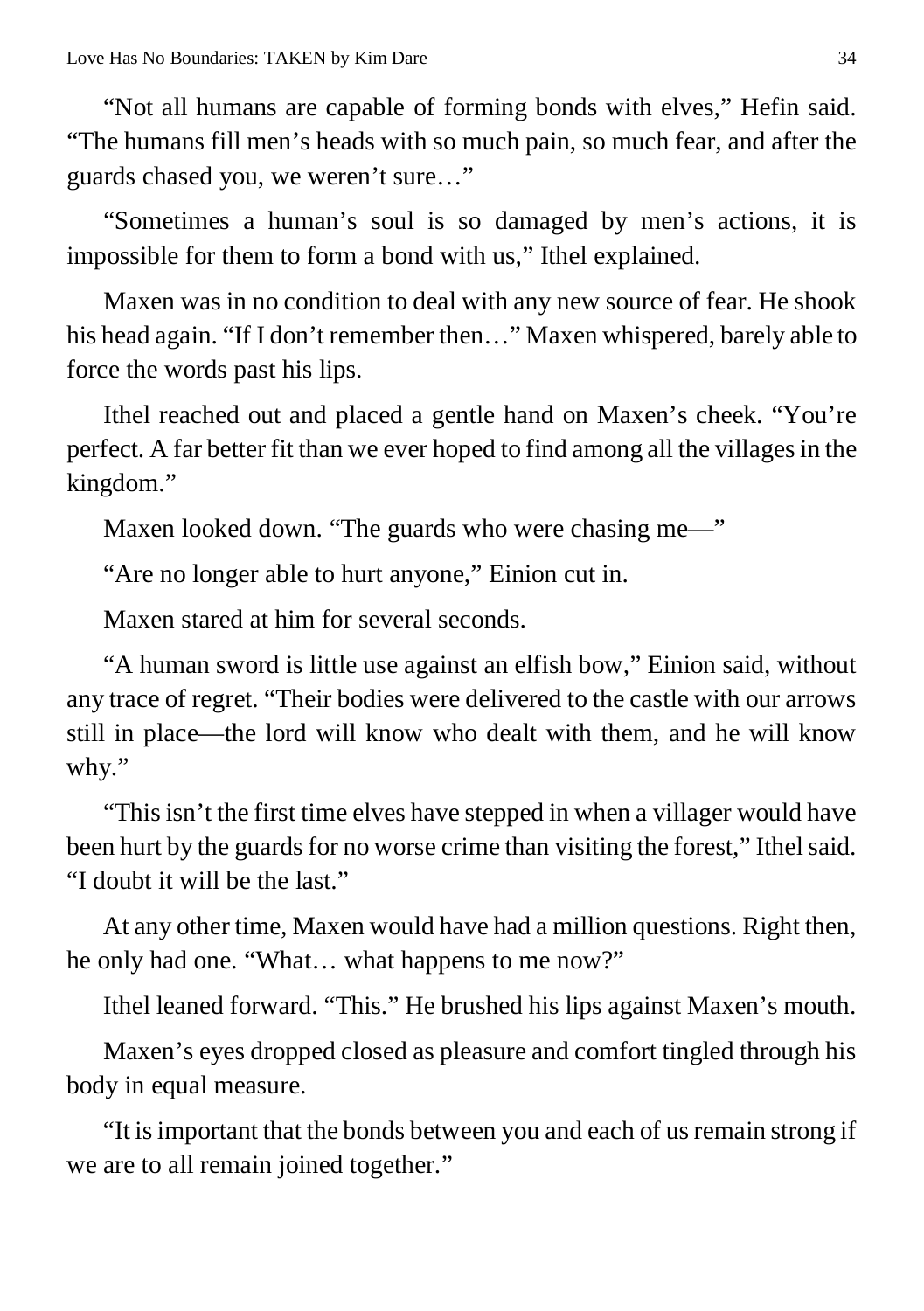Maxen nodded, aware that Hefin and Einion were also moving closer to him. Einion reached out, took the blanket from Maxen's hands and pushed it aside, completely exposing Maxen's naked body.

Maxen hesitated, about to reach out. It felt strange not to have chains wrapped around his wrists, holding him in place.

"Having a permanent bond with an elf means never having to wear chains in our kingdom."

"I liked the chains," Einion muttered. Wrapping his hand around Maxen's ankle, he tugged, causing him to slide down the blankets.

Ithel paused, seeming to think about that for a moment. "There is no reason why you shouldn't be allowed to use them on occasion," he decided. "If Maxen has no objection."

Einion met Maxen's gaze, then looked pointedly down. It was impossible for Maxen to pretend that the idea of being bound was entirely distasteful when he was already hard, his shaft curving up toward his stomach in his enthusiasm.

"Well?" Hefin asked.

Maxen blinked at him, trying to switch mental tracks for what seemed to be the hundredth time in as many seconds.

"Is this what you want?" Hefin prompted. "To be bound to us?"

The question caught Maxen entirely off guard. It had never occurred to him that he would be given a choice.

"If you wish to go back among the humans, we will take you to a new village, one where the local guards will have no reason to suspect you of anything," Ithel said.

For several seconds, silence filled the room.

"I told you once before that an unwilling human is of no use to us," Ithel reminded him.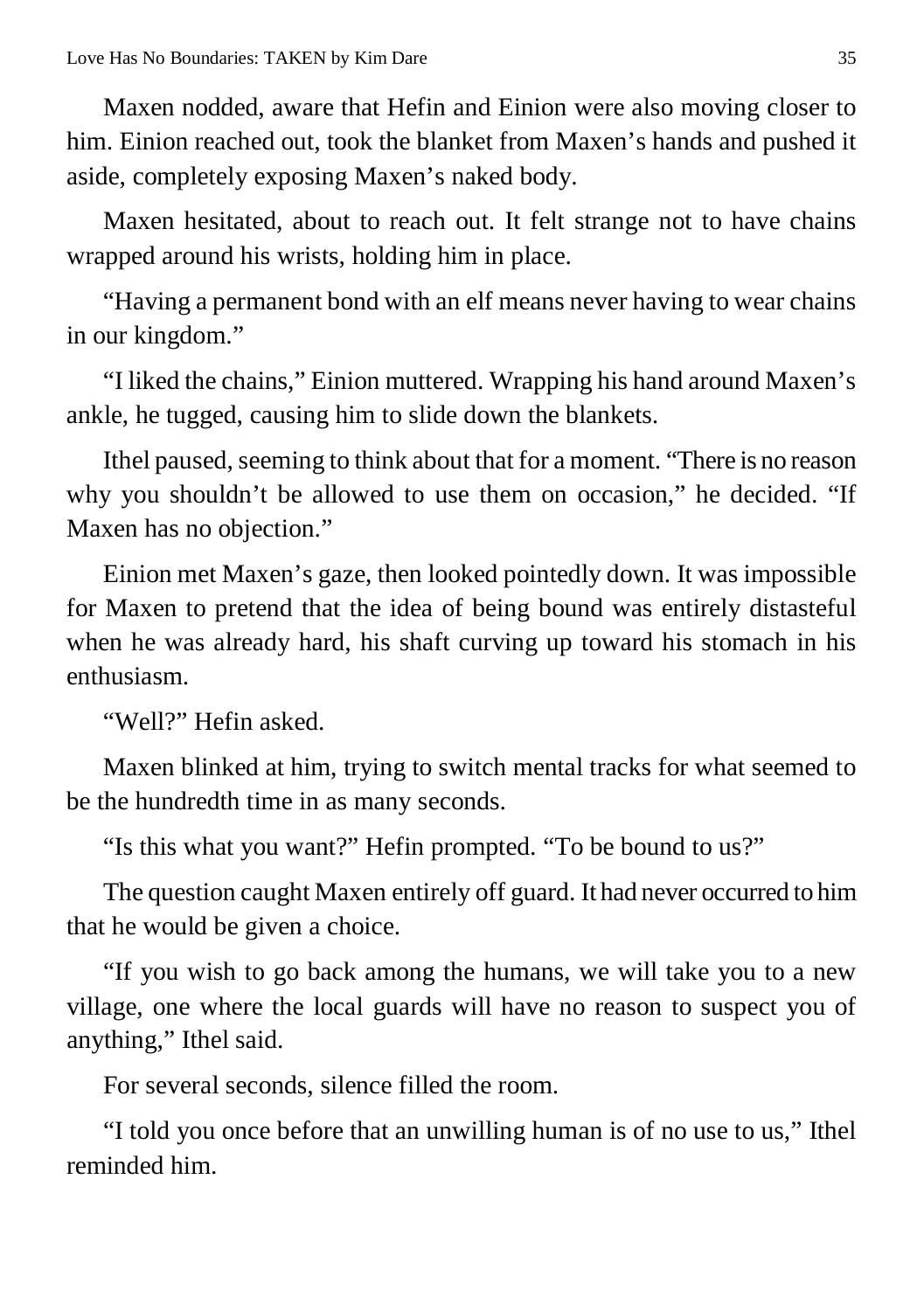Maxen glanced at each elf in turn. The idea of being within a hundred leagues of the lord or his guards was enough to send a fresh wave of terror coursing through his veins, but in that moment he realised that the possibility of never seeing the elves again was more distressing still.

"I want to stay here with you," he whispered. "Please?"

Ithel was the first to kiss him gently on the lips, apparently in welcome, then Hefin. Einion's kiss had little to do with any such chaste intention. Within seconds, his body covered Maxen's. Hefin reached out to Maxen just a second later, and then Ithel's hands came to rest on him too.

Maxen gasped as his mind spun with relief and pleasure. He tried to reach out to the elves in return. For the first time, there was nothing to stop him. No chains clinked. His fingers slid against the elves' skin. The only thing that stopped the moment being perfect was that he didn't have enough hands to touch with, enough lips to kiss with. He whimpered his frustration against an elf's mouth.

"Hush," Ithel whispered in his ear. "There is time for everything. The bonds we're speaking of do not break, once formed. We have forever…"

#### **THE END**